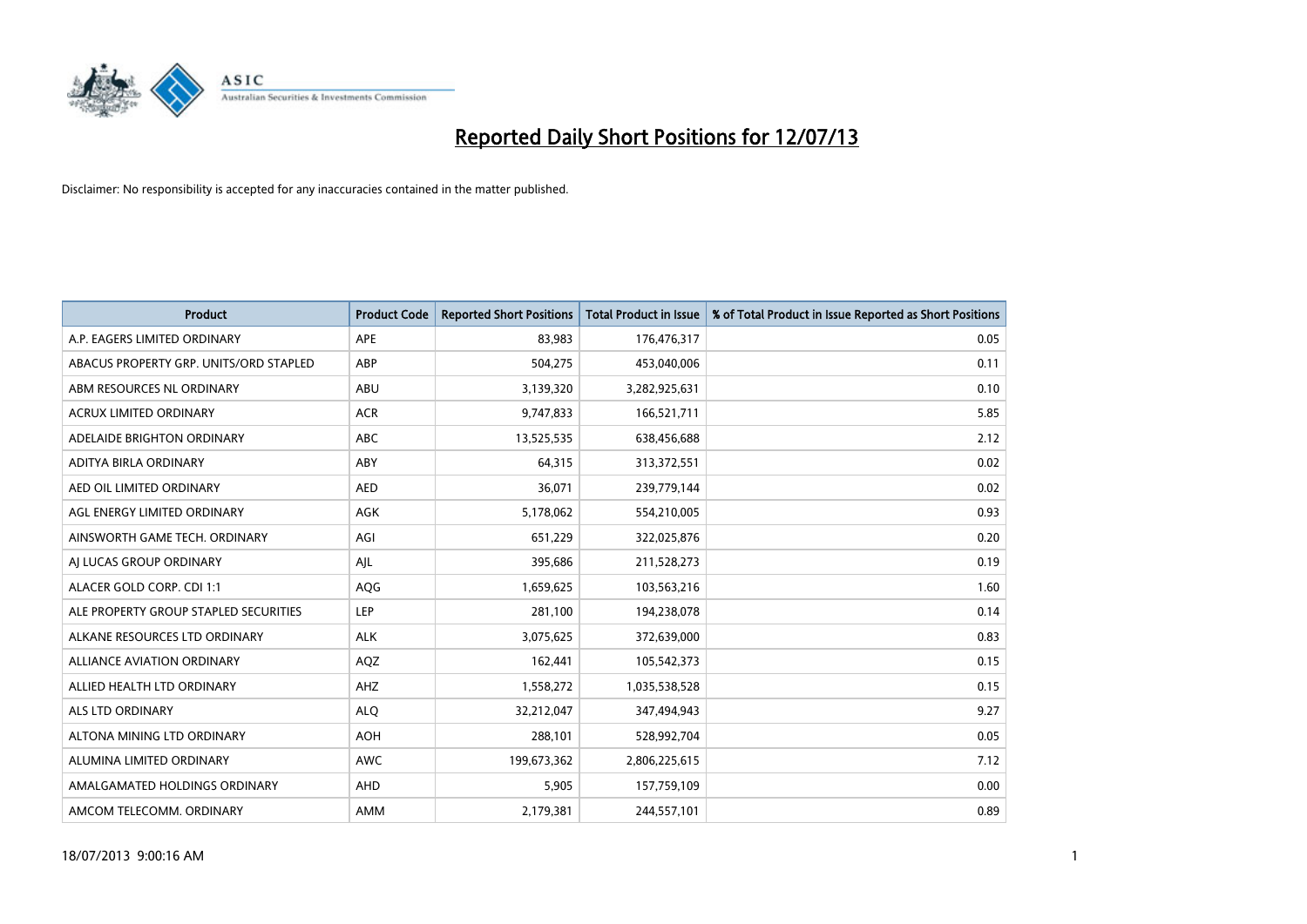

| <b>Product</b>                          | <b>Product Code</b> | <b>Reported Short Positions</b> | <b>Total Product in Issue</b> | % of Total Product in Issue Reported as Short Positions |
|-----------------------------------------|---------------------|---------------------------------|-------------------------------|---------------------------------------------------------|
| AMCOR LIMITED ORDINARY                  | AMC                 | 3,347,246                       | 1,206,684,923                 | 0.28                                                    |
| AMP LIMITED ORDINARY                    | AMP                 | 15,256,952                      | 2,944,564,649                 | 0.52                                                    |
| AMPELLA MINING ORDINARY                 | AMX                 | 365,381                         | 248,000,493                   | 0.15                                                    |
| ANGLOGOLD ASHANTI CDI 5:1               | AGG                 | 1,000                           | 89,207,765                    | 0.00                                                    |
| ANSELL LIMITED ORDINARY                 | <b>ANN</b>          | 10,755,796                      | 130,617,963                   | 8.23                                                    |
| ANTARES ENERGY LTD ORDINARY             | AZZ                 | 1,438,393                       | 255,000,000                   | 0.56                                                    |
| ANZ BANKING GRP LTD ORDINARY            | ANZ                 | 14,731,914                      | 2,749,785,176                 | 0.54                                                    |
| APA GROUP STAPLED SECURITIES            | APA                 | 10,522,887                      | 835,750,807                   | 1.26                                                    |
| APN NEWS & MEDIA ORDINARY               | <b>APN</b>          | 18,391,311                      | 661,526,586                   | 2.78                                                    |
| AQUARIUS PLATINUM. ORDINARY             | AQP                 | 9,645,071                       | 486,851,336                   | 1.98                                                    |
| AQUILA RESOURCES ORDINARY               | <b>AQA</b>          | 13,601,813                      | 411,804,442                   | 3.30                                                    |
| ARAFURA RESOURCE LTD ORDINARY           | ARU                 | 8,367                           | 441,270,644                   | 0.00                                                    |
| ARB CORPORATION ORDINARY                | <b>ARP</b>          | 461,865                         | 72,481,302                    | 0.64                                                    |
| ARDENT LEISURE GROUP STAPLED SECURITIES | AAD                 | 4,990,087                       | 397,803,987                   | 1.25                                                    |
| ARENA REIT ORDINARY UNITS               | <b>ARF</b>          | 1,091,670                       | 206,342,963                   | 0.53                                                    |
| ARISTOCRAT LEISURE ORDINARY             | ALL                 | 7,173,960                       | 551,418,047                   | 1.30                                                    |
| ARRIUM LTD ORDINARY                     | ARI                 | 26,142,562                      | 1,355,433,903                 | 1.93                                                    |
| ASCIANO LIMITED ORDINARY                | <b>AIO</b>          | 19,071,463                      | 975,385,664                   | 1.96                                                    |
| ASG GROUP LIMITED ORDINARY              | <b>ASZ</b>          | 1,606,984                       | 206,720,839                   | 0.78                                                    |
| ASPEN GROUP ORD/UNITS STAPLED           | <b>APZ</b>          | 313,229                         | 1,192,665,422                 | 0.03                                                    |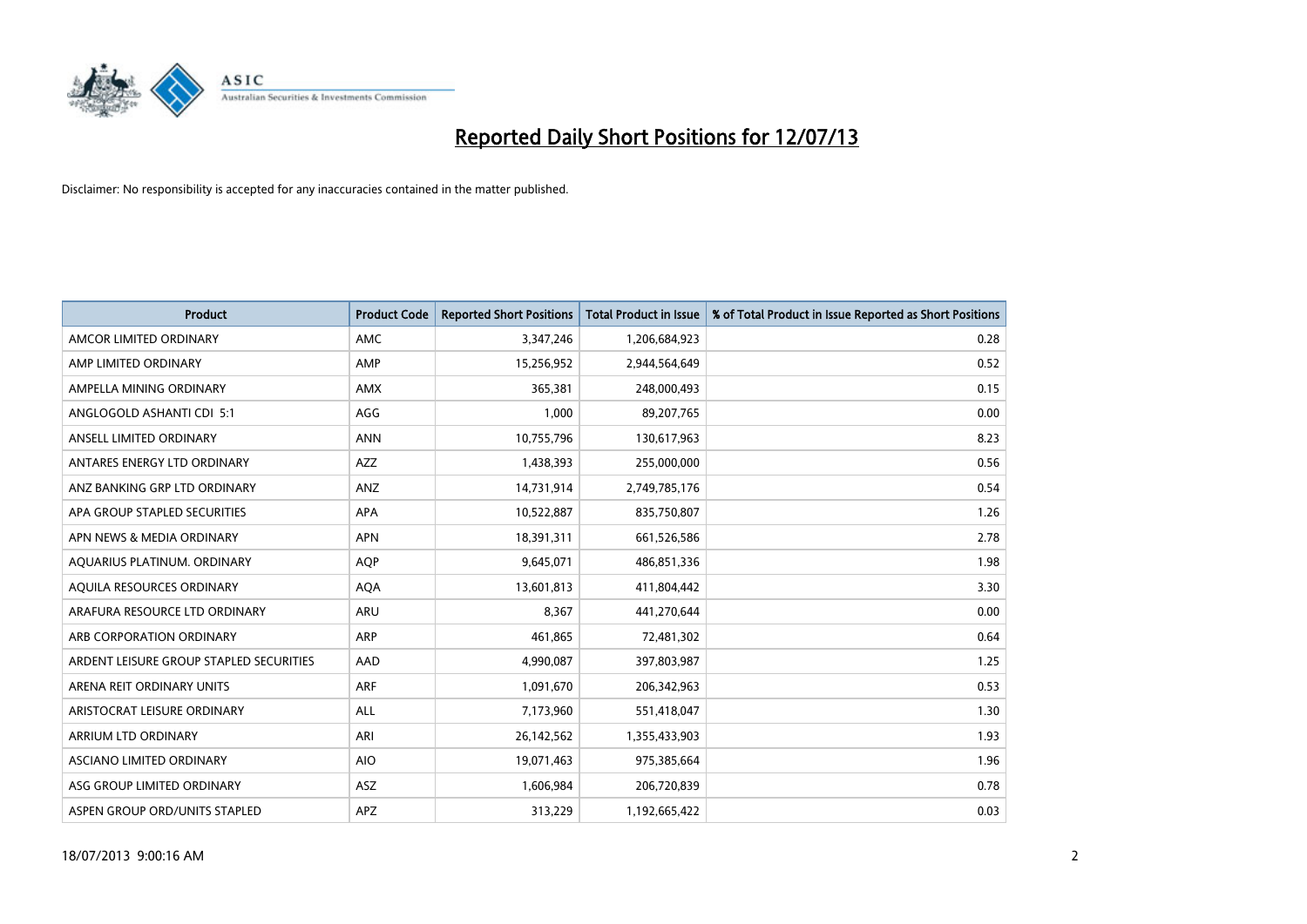

| Product                                   | <b>Product Code</b> | <b>Reported Short Positions</b> | <b>Total Product in Issue</b> | % of Total Product in Issue Reported as Short Positions |
|-------------------------------------------|---------------------|---------------------------------|-------------------------------|---------------------------------------------------------|
| ASTRO JAP PROP GROUP STAPLED US PROHIBIT. | AJA                 | 9,024                           | 67,211,752                    | 0.01                                                    |
| ASX LIMITED DEFERRED                      | <b>ASXN</b>         | 3,434                           | 18,435,445                    | 0.02                                                    |
| ASX LIMITED ORDINARY                      | <b>ASX</b>          | 2,638,835                       | 184,066,764                   | 1.43                                                    |
| ATLAS IRON LIMITED ORDINARY               | <b>AGO</b>          | 39,816,708                      | 909,718,409                   | 4.38                                                    |
| AURIZON HOLDINGS LTD ORDINARY             | AZJ                 | 9,039,341                       | 2,137,284,503                 | 0.42                                                    |
| <b>AURORA OIL &amp; GAS ORDINARY</b>      | AUT                 | 8,045,767                       | 447,885,778                   | 1.80                                                    |
| AUSDRILL LIMITED ORDINARY                 | ASL                 | 19,433,558                      | 312,277,224                   | 6.22                                                    |
| AUSENCO LIMITED ORDINARY                  | AAX                 | 1,485,686                       | 123,527,574                   | 1.20                                                    |
| <b>AUSTAL LIMITED ORDINARY</b>            | ASB                 | 425,586                         | 346,007,639                   | 0.12                                                    |
| AUSTBROKERS HOLDINGS ORDINARY             | <b>AUB</b>          | 26,522                          | 58,148,980                    | 0.05                                                    |
| AUSTIN ENGINEERING ORDINARY               | <b>ANG</b>          | 710,085                         | 73,164,403                    | 0.97                                                    |
| AUSTRALAND PROPERTY STAPLED SECURITY      | <b>ALZ</b>          | 962,084                         | 578,324,670                   | 0.17                                                    |
| AUSTRALIAN AGRICULT, ORDINARY             | AAC                 | 2,778,645                       | 313,113,358                   | 0.89                                                    |
| <b>AUSTRALIAN EDUCATION UNITS</b>         | <b>AEU</b>          | 10,000                          | 175,465,397                   | 0.01                                                    |
| AUSTRALIAN INFR LTD ORDINARY              | <b>AIX</b>          | 30,435                          | 620,733,944                   | 0.00                                                    |
| AUSTRALIAN PHARM. ORDINARY                | API                 | 25,793                          | 488,115,883                   | 0.01                                                    |
| AUTOMOTIVE HOLDINGS ORDINARY              | AHE                 | 901,727                         | 260,579,682                   | 0.35                                                    |
| AVIENNINGS LIMITED ORDINARY               | <b>AVJ</b>          | 2,191,391                       | 384,423,851                   | 0.57                                                    |
| AWE LIMITED ORDINARY                      | <b>AWE</b>          | 1,723,286                       | 522,116,985                   | 0.33                                                    |
| <b>BANDANNA ENERGY ORDINARY</b>           | <b>BND</b>          | 23,422,592                      | 528,481,199                   | 4.43                                                    |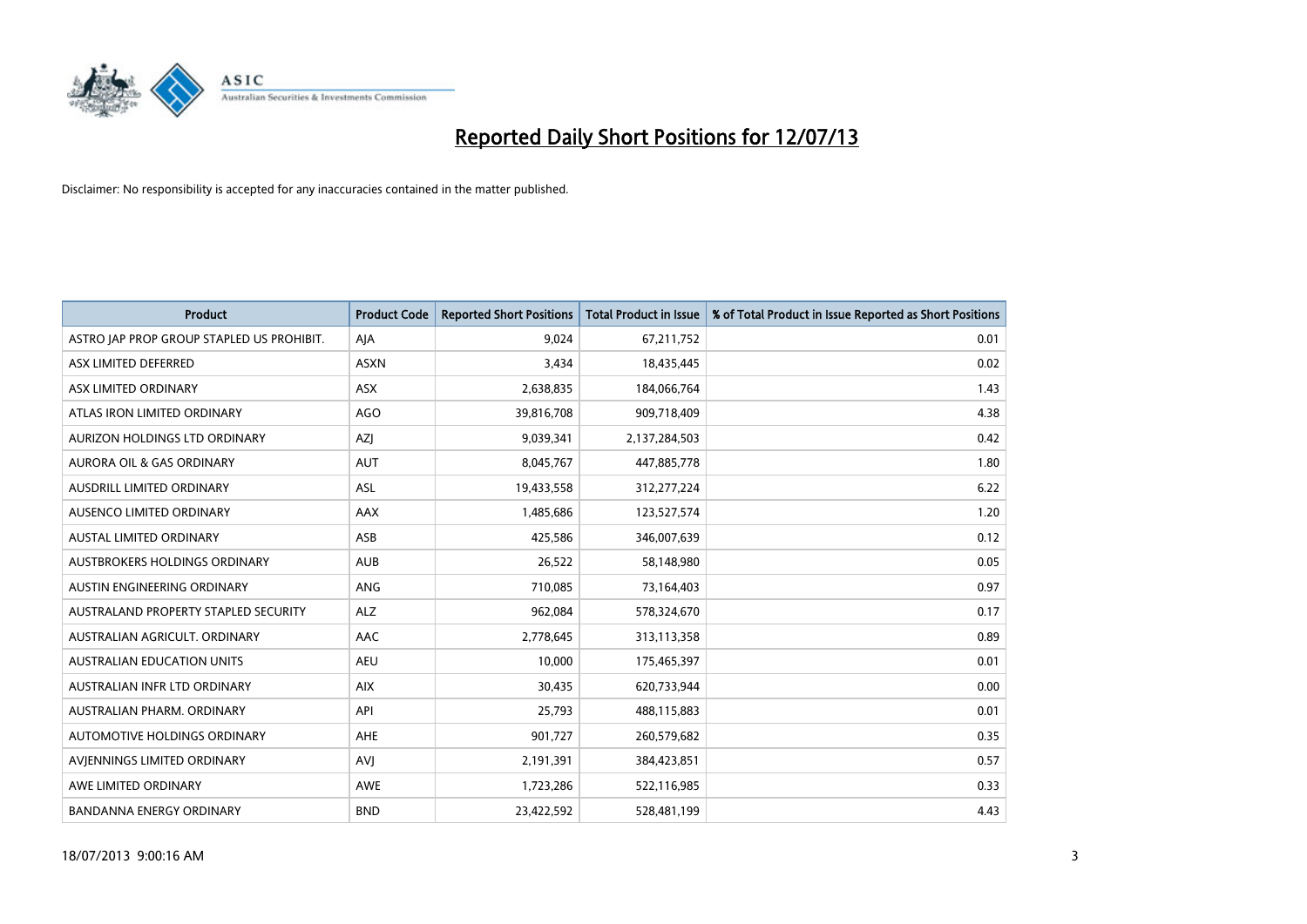

| <b>Product</b>                                | <b>Product Code</b> | <b>Reported Short Positions</b> | <b>Total Product in Issue</b> | % of Total Product in Issue Reported as Short Positions |
|-----------------------------------------------|---------------------|---------------------------------|-------------------------------|---------------------------------------------------------|
| BANK OF QUEENSLAND. ORDINARY                  | <b>BOQ</b>          | 7,556,607                       | 319,809,993                   | 2.36                                                    |
| <b>BASE RES LIMITED ORDINARY</b>              | <b>BSE</b>          | 4,003,167                       | 561,840,029                   | 0.71                                                    |
| BATHURST RES NZ LTD ORDINARY                  | <b>BRL</b>          | 40,770,968                      | 699,247,997                   | 5.83                                                    |
| BC IRON LIMITED ORDINARY                      | <b>BCI</b>          | 488,107                         | 123,453,630                   | 0.40                                                    |
| BEACH ENERGY LIMITED ORDINARY                 | <b>BPT</b>          | 21,134,671                      | 1,269,399,183                 | 1.66                                                    |
| BEADELL RESOURCE LTD ORDINARY                 | <b>BDR</b>          | 66,983,218                      | 788,277,280                   | 8.50                                                    |
| BEGA CHEESE LTD ORDINARY                      | <b>BGA</b>          | 53,929                          | 151,866,050                   | 0.04                                                    |
| BENDIGO AND ADELAIDE ORDINARY                 | <b>BEN</b>          | 13,987,398                      | 407,197,451                   | 3.44                                                    |
| BERKELEY RESOURCES ORDINARY                   | <b>BKY</b>          | 595,652                         | 179,393,323                   | 0.33                                                    |
| <b>BHP BILLITON LIMITED ORDINARY</b>          | <b>BHP</b>          | 10,534,333                      | 3,211,691,105                 | 0.33                                                    |
| <b>BILLABONG ORDINARY</b>                     | <b>BBG</b>          | 21,739,939                      | 478,944,292                   | 4.54                                                    |
| BLACKMORES LIMITED ORDINARY                   | <b>BKL</b>          | 816                             | 16,973,764                    | 0.00                                                    |
| <b>BLACKTHORN RESOURCES ORD US PROHIBITED</b> | <b>BTR</b>          | 445,147                         | 164,285,950                   | 0.27                                                    |
| <b>BLUESCOPE STEEL LTD ORDINARY</b>           | <b>BSL</b>          | 6,949,403                       | 558,243,305                   | 1.24                                                    |
| <b>BOART LONGYEAR ORDINARY</b>                | <b>BLY</b>          | 42,218,985                      | 461,163,412                   | 9.15                                                    |
| BORAL LIMITED. ORDINARY                       | <b>BLD</b>          | 50,965,865                      | 774,000,641                   | 6.58                                                    |
| <b>BRADKEN LIMITED ORDINARY</b>               | <b>BKN</b>          | 16,036,876                      | 169,240,662                   | 9.48                                                    |
| <b>BRAMBLES LIMITED ORDINARY</b>              | <b>BXB</b>          | 1,061,953                       | 1,557,377,676                 | 0.07                                                    |
| <b>BREVILLE GROUP LTD ORDINARY</b>            | <b>BRG</b>          | 6,333,850                       | 130,095,322                   | 4.87                                                    |
| <b>BRICKWORKS LIMITED ORDINARY</b>            | <b>BKW</b>          | 10,911                          | 147,818,132                   | 0.01                                                    |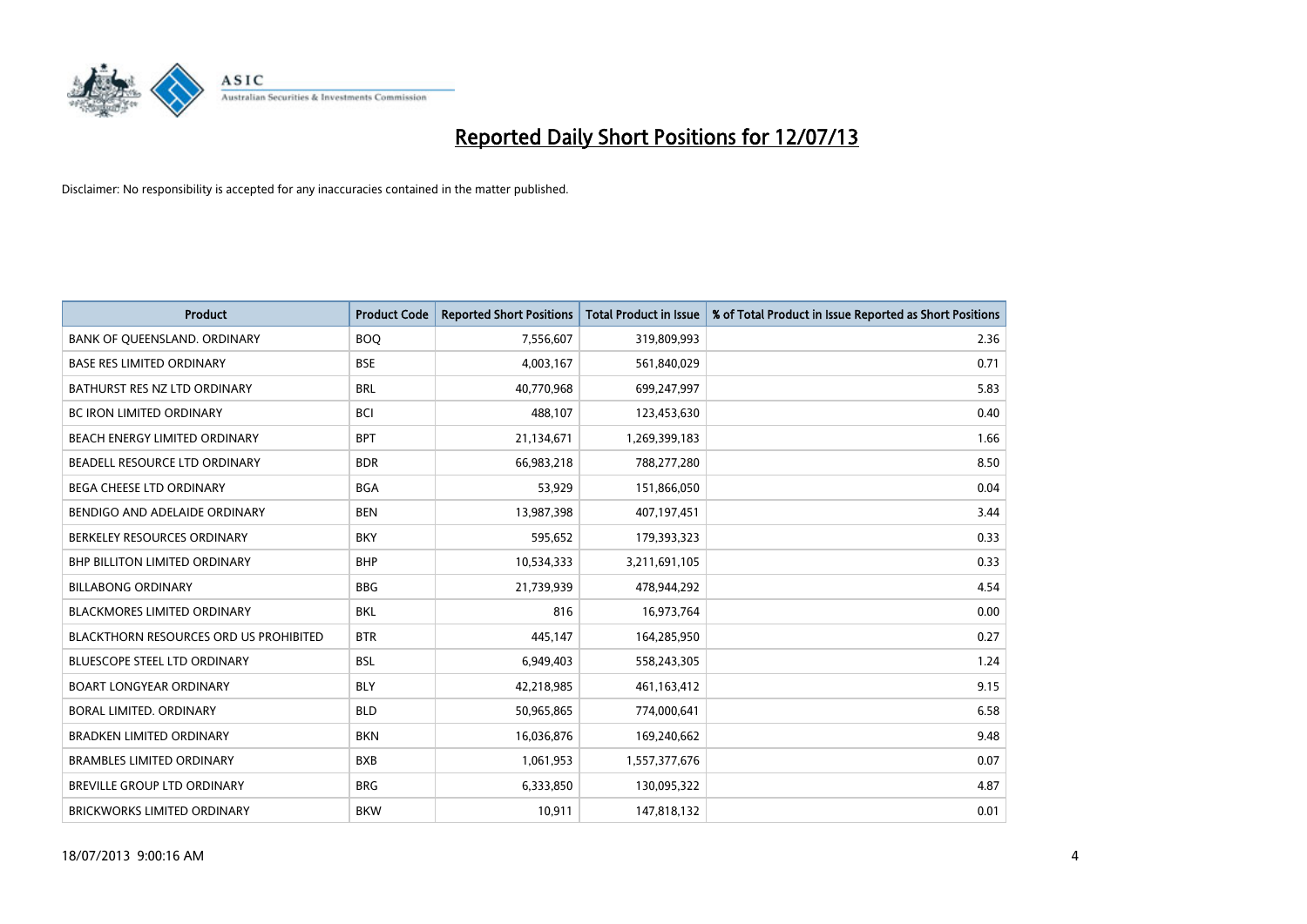

| <b>Product</b>                          | <b>Product Code</b> | <b>Reported Short Positions</b> | <b>Total Product in Issue</b> | % of Total Product in Issue Reported as Short Positions |
|-----------------------------------------|---------------------|---------------------------------|-------------------------------|---------------------------------------------------------|
| <b>BROCKMAN MINING LTD ORDINARY</b>     | <b>BCK</b>          | 90,995                          | 7,894,482,131                 | 0.00                                                    |
| BT INVESTMENT MNGMNT ORDINARY           | <b>BTT</b>          | 89,807                          | 278,100,237                   | 0.03                                                    |
| <b>BUCCANEER ENERGY LTD ORDINARY</b>    | <b>BCC</b>          | 3,764,000                       | 2,221,527,999                 | 0.17                                                    |
| <b>BURU ENERGY ORDINARY</b>             | <b>BRU</b>          | 16,500,343                      | 274,036,429                   | 6.02                                                    |
| <b>BWP TRUST ORDINARY UNITS</b>         | <b>BWP</b>          | 4,503,086                       | 537,753,954                   | 0.84                                                    |
| <b>CABCHARGE AUSTRALIA ORDINARY</b>     | CAB                 | 11,327,132                      | 120,430,683                   | 9.41                                                    |
| CALTEX AUSTRALIA ORDINARY               | <b>CTX</b>          | 1,533,868                       | 270,000,000                   | 0.57                                                    |
| CAPE LAMBERT RES LTD ORDINARY           | <b>CFE</b>          | 19,764                          | 681,741,942                   | 0.00                                                    |
| CARABELLA RES LTD ORDINARY              | <b>CLR</b>          | 100.000                         | 152,361,547                   | 0.07                                                    |
| <b>CARBON ENERGY ORDINARY</b>           | <b>CNX</b>          | 4,533                           | 786,889,705                   | 0.00                                                    |
| CARDNO LIMITED ORDINARY                 | CDD                 | 10,680,751                      | 143,726,327                   | 7.43                                                    |
| CARNARVON PETROLEUM ORDINARY            | <b>CVN</b>          | 39,246                          | 934,109,501                   | 0.00                                                    |
| CARSALES.COM LTD ORDINARY               | <b>CRZ</b>          | 2,031,678                       | 236,201,964                   | 0.86                                                    |
| <b>CASH CONVERTERS ORDINARY</b>         | CCV                 | 2,853,543                       | 423,861,025                   | 0.67                                                    |
| CEDAR WOODS PROP. ORDINARY              | <b>CWP</b>          | 76,374                          | 73,359,551                    | 0.10                                                    |
| CENTRAL PETROLEUM ORDINARY              | <b>CTP</b>          | 763,303                         | 1,440,078,845                 | 0.05                                                    |
| CERAMIC FUEL CELLS ORDINARY             | <b>CFU</b>          | 509,947                         | 1,591,941,620                 | 0.03                                                    |
| CFS RETAIL TRUST GRP STAPLED SECURITIES | <b>CFX</b>          | 61,639,397                      | 2,828,495,659                 | 2.18                                                    |
| CHALLENGER DIV.PRO. STAPLED UNITS       | <b>CDI</b>          | 2,491                           | 214,101,013                   | 0.00                                                    |
| CHALLENGER LIMITED ORDINARY             | <b>CGF</b>          | 2,829,151                       | 530,862,585                   | 0.53                                                    |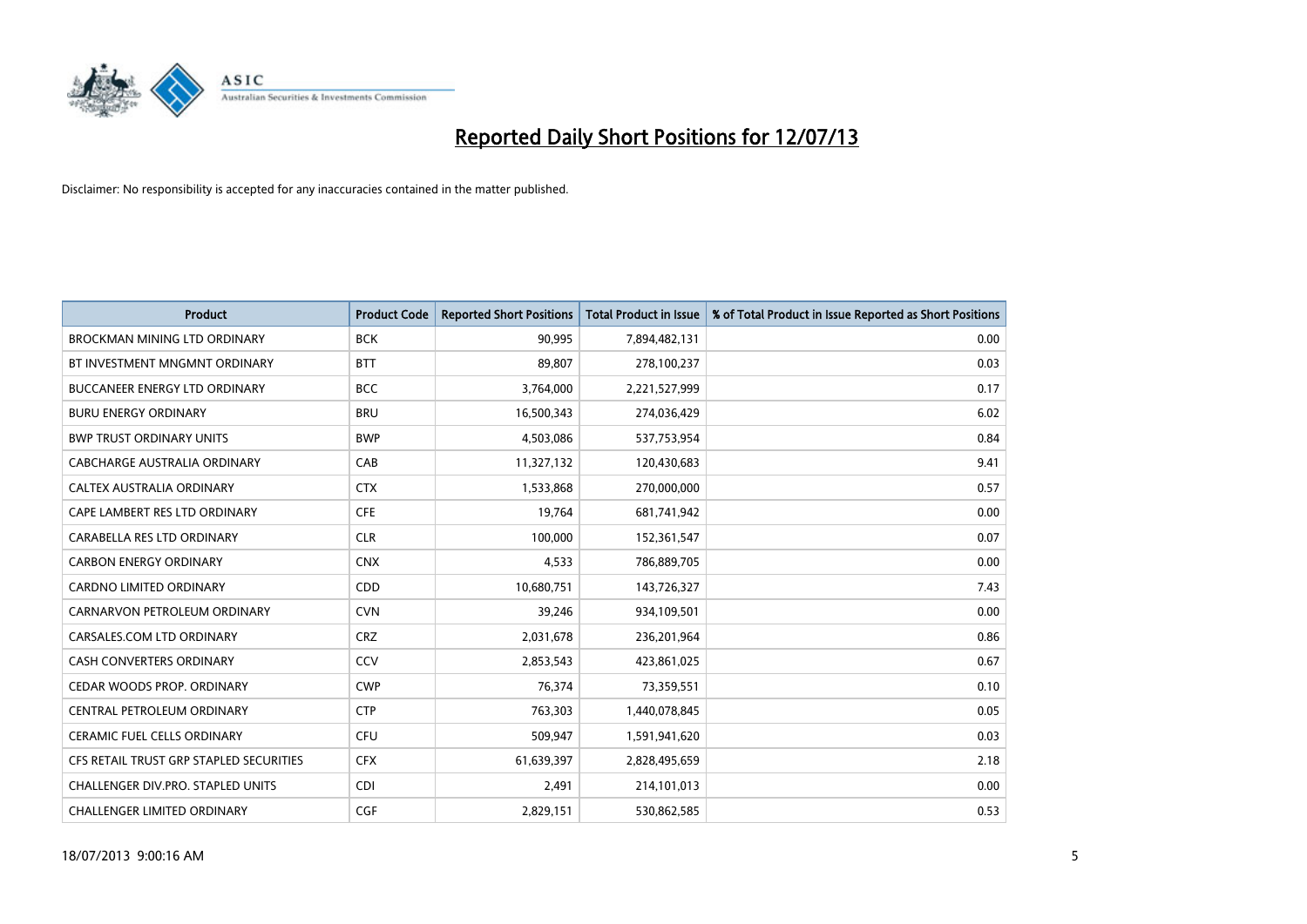

| <b>Product</b>                          | <b>Product Code</b> | <b>Reported Short Positions</b> | <b>Total Product in Issue</b> | % of Total Product in Issue Reported as Short Positions |
|-----------------------------------------|---------------------|---------------------------------|-------------------------------|---------------------------------------------------------|
| <b>CHANDLER MACLEOD LTD ORDINARY</b>    | <b>CMG</b>          | 319,820                         | 469,679,390                   | 0.07                                                    |
| CHARTER HALL GROUP STAPLED US PROHIBIT. | <b>CHC</b>          | 380,909                         | 302,262,312                   | 0.13                                                    |
| <b>CHARTER HALL RETAIL UNITS</b>        | <b>COR</b>          | 3,239,538                       | 337,582,974                   | 0.96                                                    |
| <b>CHORUS LIMITED ORDINARY</b>          | <b>CNU</b>          | 46,596                          | 389,299,049                   | 0.01                                                    |
| CITIGOLD CORP LTD ORDINARY              | <b>CTO</b>          | 153,427                         | 1,352,907,765                 | 0.01                                                    |
| <b>CLOUGH LIMITED ORDINARY</b>          | <b>CLO</b>          | 6,561,681                       | 776,667,273                   | 0.84                                                    |
| COAL OF AFRICA LTD ORDINARY             | <b>CZA</b>          | 100,326                         | 1,048,368,613                 | 0.01                                                    |
| COALSPUR MINES LTD ORDINARY             | <b>CPL</b>          | 9,328,029                       | 641,244,435                   | 1.45                                                    |
| COCA-COLA AMATIL ORDINARY               | <b>CCL</b>          | 6,616,821                       | 763,590,249                   | 0.87                                                    |
| <b>COCHLEAR LIMITED ORDINARY</b>        | <b>COH</b>          | 4,438,977                       | 57,040,932                    | 7.78                                                    |
| <b>COCKATOO COAL ORDINARY</b>           | COK                 | 9,326,798                       | 1,021,101,465                 | 0.91                                                    |
| <b>CODAN LIMITED ORDINARY</b>           | <b>CDA</b>          | 518,164                         | 176,926,104                   | 0.29                                                    |
| <b>COFFEY INTERNATIONAL ORDINARY</b>    | <b>COF</b>          | 41,002                          | 255,833,165                   | 0.02                                                    |
| <b>COLLINS FOODS LTD ORDINARY</b>       | <b>CKF</b>          | 551,001                         | 93,000,003                    | 0.59                                                    |
| COMMONWEALTH BANK, ORDINARY             | <b>CBA</b>          | 11,739,767                      | 1,611,928,836                 | 0.73                                                    |
| <b>COMMONWEALTH PROP ORDINARY UNITS</b> | <b>CPA</b>          | 48,414,463                      | 2,347,003,413                 | 2.06                                                    |
| <b>COMPASS RESOURCES ORDINARY</b>       | <b>CMR</b>          | 7,472                           | 1,403,744,100                 | 0.00                                                    |
| <b>COMPUTERSHARE LTD ORDINARY</b>       | <b>CPU</b>          | 9,607,573                       | 556,203,079                   | 1.73                                                    |
| <b>CORP TRAVEL LIMITED ORDINARY</b>     | <b>CTD</b>          | 202,956                         | 78,081,184                    | 0.26                                                    |
| <b>CREDIT CORP GROUP ORDINARY</b>       | <b>CCP</b>          | 43,435                          | 45,932,899                    | 0.09                                                    |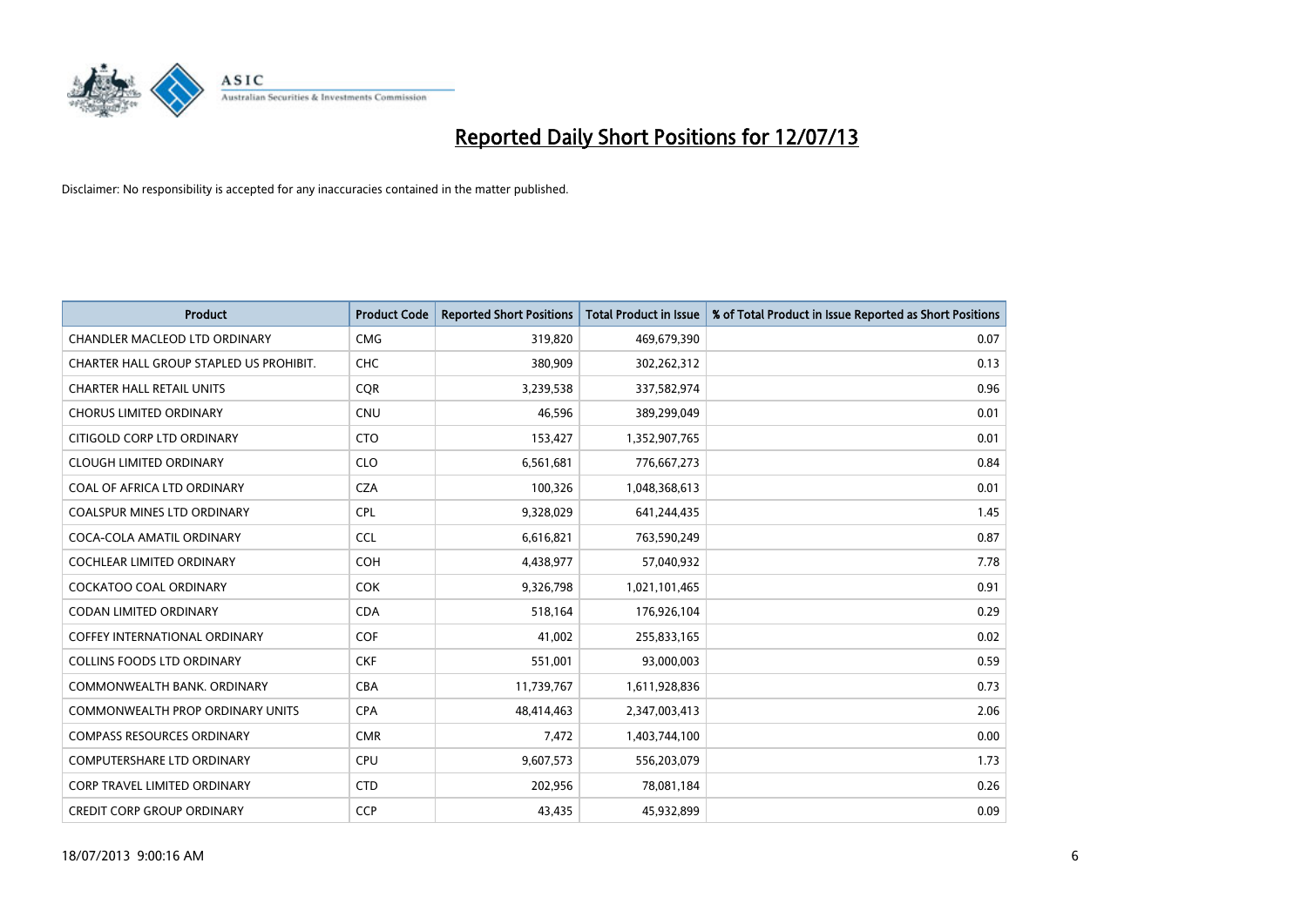

| <b>Product</b>                          | <b>Product Code</b> | <b>Reported Short Positions</b> | <b>Total Product in Issue</b> | % of Total Product in Issue Reported as Short Positions |
|-----------------------------------------|---------------------|---------------------------------|-------------------------------|---------------------------------------------------------|
| <b>CROMWELL PROP STAPLED SECURITIES</b> | <b>CMW</b>          | 2,722,334                       | 1,713,721,456                 | 0.16                                                    |
| <b>CROWN LIMITED ORDINARY</b>           | <b>CWN</b>          | 2,774,556                       | 728,394,185                   | 0.38                                                    |
| <b>CSG LIMITED ORDINARY</b>             | CSV                 | 231,083                         | 278,155,477                   | 0.08                                                    |
| <b>CSL LIMITED ORDINARY</b>             | <b>CSL</b>          | 1,846,558                       | 488,086,870                   | 0.38                                                    |
| <b>CSR LIMITED ORDINARY</b>             | <b>CSR</b>          | 41,799,551                      | 506,000,315                   | 8.26                                                    |
| <b>CUDECO LIMITED ORDINARY</b>          | CDU                 | 6,927,875                       | 205,017,174                   | 3.38                                                    |
| DART ENERGY LTD ORDINARY                | <b>DTE</b>          | 14,480,993                      | 878,789,752                   | 1.65                                                    |
| DATA#3 LIMITED ORDINARY                 | <b>DTL</b>          | 179,336                         | 153,974,950                   | 0.12                                                    |
| DAVID JONES LIMITED ORDINARY            | <b>DJS</b>          | 62,287,938                      | 535,002,401                   | 11.64                                                   |
| DECMIL GROUP LIMITED ORDINARY           | <b>DCG</b>          | 4,807,239                       | 168,203,219                   | 2.86                                                    |
| DEEP YELLOW LIMITED ORDINARY            | <b>DYL</b>          | 100,002                         | 1,562,794,247                 | 0.01                                                    |
| DEXUS PROPERTY GROUP STAPLED UNITS      | <b>DXS</b>          | 13,850,852                      | 4,701,957,390                 | 0.29                                                    |
| DISCOVERY METALS LTD ORDINARY           | <b>DML</b>          | 12,078,920                      | 486,986,451                   | 2.48                                                    |
| DOMINO PIZZA ENTERPR ORDINARY           | <b>DMP</b>          | 311,271                         | 70,192,674                    | 0.44                                                    |
| DORAY MINERALS LTD ORDINARY             | <b>DRM</b>          | 57,921                          | 141,866,768                   | 0.04                                                    |
| DOWNER EDI LIMITED ORDINARY             | <b>DOW</b>          | 9,594,249                       | 433,409,429                   | 2.21                                                    |
| DRILLSEARCH ENERGY ORDINARY             | <b>DLS</b>          | 17,839,048                      | 427,753,371                   | 4.17                                                    |
| DUET GROUP STAPLED US PROHIBIT.         | <b>DUE</b>          | 2,836,555                       | 1,169,314,842                 | 0.24                                                    |
| DULUXGROUP LIMITED ORDINARY             | <b>DLX</b>          | 5,224,287                       | 377,019,430                   | 1.39                                                    |
| <b>DWS LTD ORDINARY</b>                 | <b>DWS</b>          | 464.650                         | 132,362,763                   | 0.35                                                    |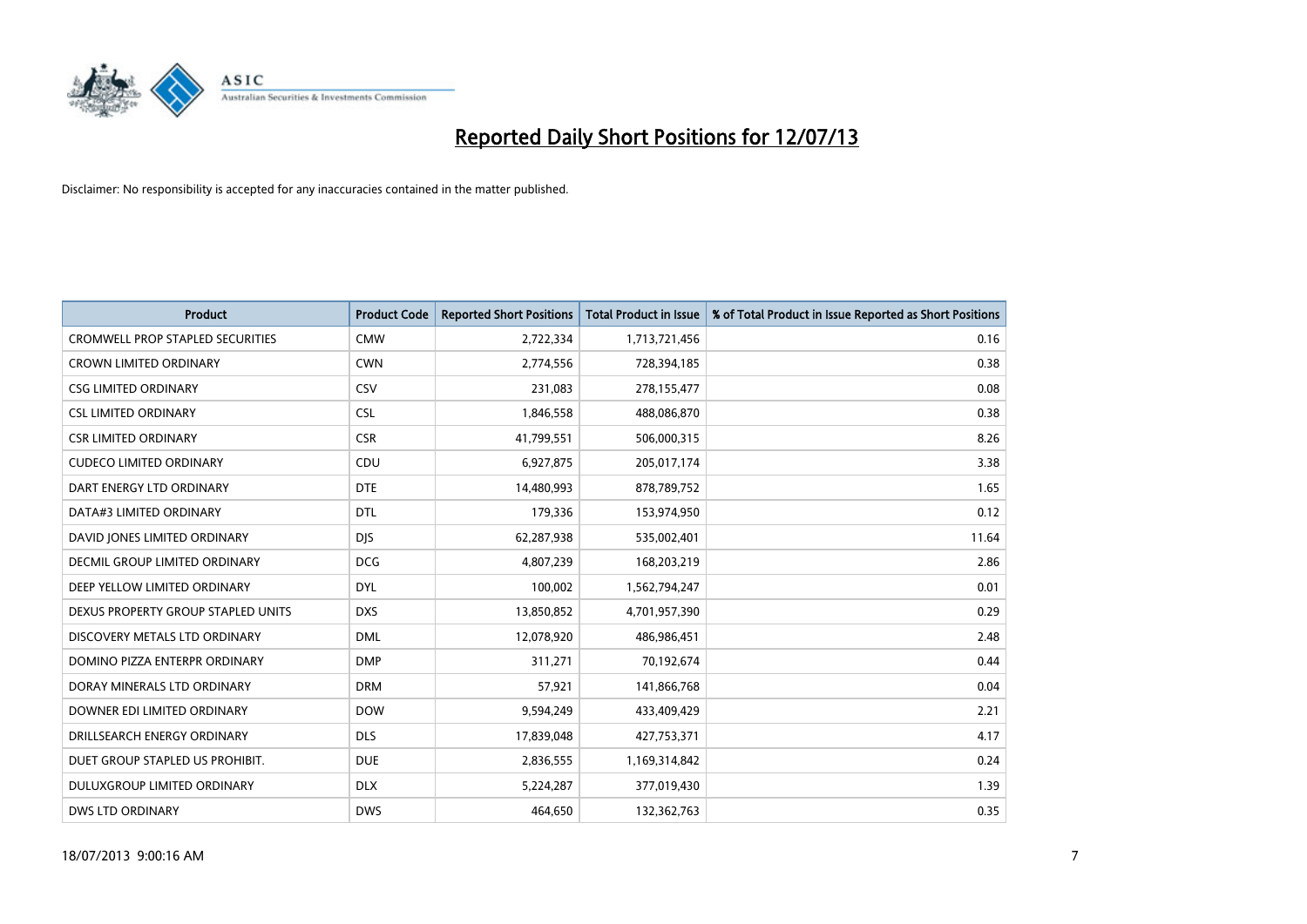

| <b>Product</b>                         | <b>Product Code</b> | <b>Reported Short Positions</b> | <b>Total Product in Issue</b> | % of Total Product in Issue Reported as Short Positions |
|----------------------------------------|---------------------|---------------------------------|-------------------------------|---------------------------------------------------------|
| ECHO ENTERTAINMENT ORDINARY            | <b>EGP</b>          | 5,193,885                       | 825,672,730                   | 0.63                                                    |
| ELDERS LIMITED ORDINARY                | <b>ELD</b>          | 18,435,409                      | 448,598,480                   | 4.11                                                    |
| ELEMENTAL MINERALS ORDINARY            | <b>ELM</b>          | 5,577                           | 288,587,228                   | 0.00                                                    |
| ELEMENTOS LIMITED ORDINARY             | <b>ELT</b>          | 16                              | 163,071,447                   | 0.00                                                    |
| <b>EMECO HOLDINGS ORDINARY</b>         | <b>EHL</b>          | 12,785,381                      | 599,675,707                   | 2.13                                                    |
| <b>ENDEAVOUR MIN CORP CDI 1:1</b>      | <b>EVR</b>          | 115,390                         | 117,754,189                   | 0.10                                                    |
| ENERGY RESOURCES ORDINARY 'A'          | <b>ERA</b>          | 10,295,317                      | 517,725,062                   | 1.99                                                    |
| ENERGY WORLD CORPOR. ORDINARY          | <b>EWC</b>          | 26,436,330                      | 1,734,166,672                 | 1.52                                                    |
| <b>ENVESTRA LIMITED ORDINARY</b>       | <b>ENV</b>          | 13,717,274                      | 1,796,808,474                 | 0.76                                                    |
| EQUATORIAL RES LTD ORDINARY            | EQX                 | 8                               | 121,885,353                   | 0.00                                                    |
| ERM POWER LIMITED ORDINARY             | EPW                 | 399,699                         | 203,332,935                   | 0.20                                                    |
| ESERVGLOBAL LIMITED ORDINARY           | ESV                 | 412,632                         | 249,045,997                   | 0.17                                                    |
| EVOLUTION MINING LTD ORDINARY          | <b>EVN</b>          | 27,348,152                      | 708,092,989                   | 3.86                                                    |
| FAIRFAX MEDIA LTD ORDINARY             | <b>FXI</b>          | 393,198,651                     | 2,351,955,725                 | 16.72                                                   |
| <b>FANTASTIC HOLDINGS ORDINARY</b>     | <b>FAN</b>          | 63,585                          | 102,739,538                   | 0.06                                                    |
| FAR LTD ORDINARY                       | <b>FAR</b>          | 23,606,718                      | 2,499,846,742                 | 0.94                                                    |
| FEDERATION CNTRES ORD/UNIT STAPLED SEC | <b>FDC</b>          | 2,809,409                       | 1,427,641,565                 | 0.20                                                    |
| FINBAR GROUP LIMITED ORDINARY          | <b>FRI</b>          | 50,665                          | 218,006,169                   | 0.02                                                    |
| FKP PROPERTY GROUP STAPLED SECURITIES  | <b>FKP</b>          | 8,051,077                       | 321,578,705                   | 2.50                                                    |
| FLEETWOOD CORP ORDINARY                | <b>FWD</b>          | 2,652,796                       | 60,522,619                    | 4.38                                                    |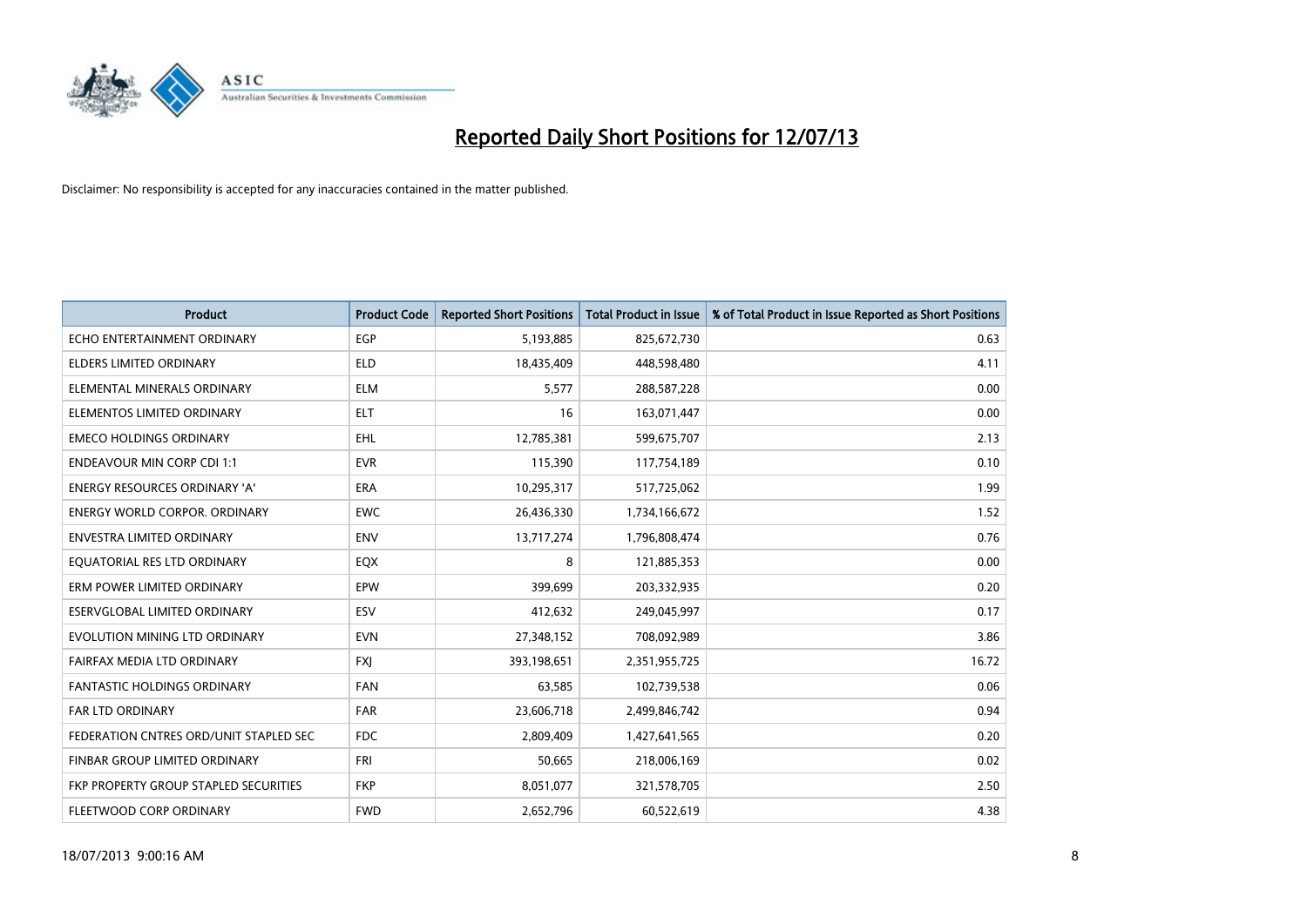

| <b>Product</b>                                   | <b>Product Code</b> | <b>Reported Short Positions</b> | <b>Total Product in Issue</b> | % of Total Product in Issue Reported as Short Positions |
|--------------------------------------------------|---------------------|---------------------------------|-------------------------------|---------------------------------------------------------|
| FLETCHER BUILDING ORDINARY                       | <b>FBU</b>          | 3,284,937                       | 686,096,427                   | 0.48                                                    |
| <b>FLEXIGROUP LIMITED ORDINARY</b>               | <b>FXL</b>          | 39,522                          | 301,655,394                   | 0.01                                                    |
| <b>FLIGHT CENTRE ORDINARY</b>                    | <b>FLT</b>          | 12,652,510                      | 100,426,726                   | 12.60                                                   |
| FLINDERS MINES LTD ORDINARY                      | <b>FMS</b>          | 3,950,607                       | 1,821,300,404                 | 0.22                                                    |
| <b>FOCUS MINERALS LTD ORDINARY</b>               | <b>FML</b>          | 32,046,494                      | 9,137,375,877                 | 0.35                                                    |
| <b>FORGE GROUP LIMITED ORDINARY</b>              | FGE                 | 1,112,154                       | 86,169,014                    | 1.29                                                    |
| <b>FORTESCUE METALS GRP ORDINARY</b>             | <b>FMG</b>          | 175,324,372                     | 3,113,798,659                 | 5.63                                                    |
| <b>G.U.D. HOLDINGS ORDINARY</b>                  | GUD                 | 5,552,949                       | 71,341,319                    | 7.78                                                    |
| <b>G8 EDUCATION LIMITED ORDINARY</b>             | <b>GEM</b>          | 2,819,575                       | 272,151,612                   | 1.04                                                    |
| <b>GALAXY RESOURCES ORDINARY</b>                 | <b>GXY</b>          | 3,954,392                       | 584,355,501                   | 0.68                                                    |
| <b>GENETIC TECHNOLOGIES ORDINARY</b>             | <b>GTG</b>          | 150,000                         | 475,471,819                   | 0.03                                                    |
| <b>GEODYNAMICS LIMITED ORDINARY</b>              | GDY                 | 850                             | 406,452,608                   | 0.00                                                    |
| <b>GINDALBIE METALS LTD ORDINARY</b>             | GBG                 | 54, 163, 279                    | 1,492,154,301                 | 3.63                                                    |
| <b>GOODMAN FIELDER, ORDINARY</b>                 | GFF                 | 57,483,583                      | 1,955,559,207                 | 2.94                                                    |
| <b>GOODMAN GROUP STAPLED</b>                     | <b>GMG</b>          | 4,383,922                       | 1,713,233,947                 | 0.26                                                    |
| <b>GPT GROUP STAPLED SEC.</b>                    | GPT                 | 3,459,871                       | 1,753,879,551                 | 0.20                                                    |
| <b>GRAINCORP LIMITED A CLASS ORDINARY</b>        | <b>GNC</b>          | 214,863                         | 228,855,628                   | 0.09                                                    |
| <b>GRANGE RESOURCES. ORDINARY</b>                | <b>GRR</b>          | 5,754,467                       | 1,156,492,195                 | 0.50                                                    |
| <b>GREENLAND MIN EN LTD ORDINARY</b>             | GGG                 | 5,433,184                       | 571,975,263                   | 0.95                                                    |
| <b>GROWTHPOINT PROPERTY ORD/UNIT STAPLED SEC</b> | GOZ                 | 12,453                          | 402,830,366                   | 0.00                                                    |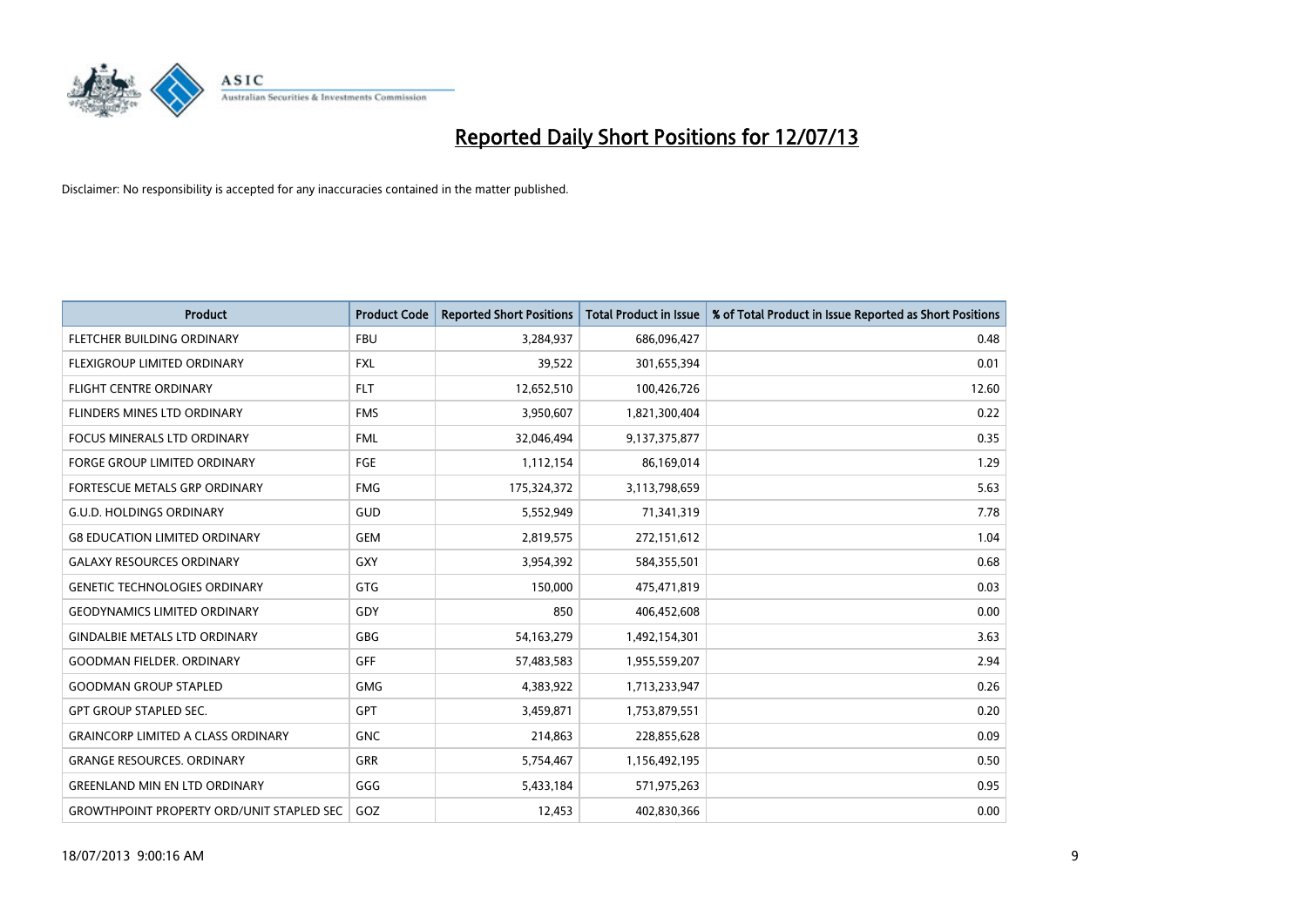

| <b>Product</b>                       | <b>Product Code</b> | <b>Reported Short Positions</b> | <b>Total Product in Issue</b> | % of Total Product in Issue Reported as Short Positions |
|--------------------------------------|---------------------|---------------------------------|-------------------------------|---------------------------------------------------------|
| <b>GRYPHON MINERALS LTD ORDINARY</b> | GRY                 | 12,110,593                      | 400,464,983                   | 3.02                                                    |
| <b>GUILDFORD COAL LTD ORDINARY</b>   | <b>GUF</b>          | 716,905                         | 635,046,899                   | 0.11                                                    |
| <b>GUNNS LIMITED ORDINARY</b>        | <b>GNS</b>          | 51,772,667                      | 848,401,559                   | 6.10                                                    |
| <b>GWA GROUP LTD ORDINARY</b>        | <b>GWA</b>          | 13,886,507                      | 306,533,770                   | 4.53                                                    |
| HARVEY NORMAN ORDINARY               | <b>HVN</b>          | 87,617,128                      | 1,062,316,784                 | 8.25                                                    |
| HASTIE GROUP LIMITED ORDINARY        | <b>HST</b>          | 5,000                           | 137,353,504                   | 0.00                                                    |
| <b>HENDERSON GROUP CDI 1:1</b>       | <b>HGG</b>          | 1,159,845                       | 745,141,989                   | 0.16                                                    |
| <b>HFA HOLDINGS LIMITED ORDINARY</b> | <b>HFA</b>          | 3,809                           | 118,738,157                   | 0.00                                                    |
| HIGHLANDS PACIFIC ORDINARY           | <b>HIG</b>          | 1                               | 789,344,774                   | 0.00                                                    |
| HILLGROVE RES LTD ORDINARY           | <b>HGO</b>          | 1,644,834                       | 1,023,760,221                 | 0.16                                                    |
| HILLS HOLDINGS LTD ORDINARY          | HIL                 | 261,504                         | 246,500,444                   | 0.11                                                    |
| HORIZON OIL LIMITED ORDINARY         | <b>HZN</b>          | 54,351,804                      | 1,135,266,515                 | 4.79                                                    |
| HOT CHILI LTD ORDINARY               | <b>HCH</b>          | 50,141                          | 297,462,196                   | 0.02                                                    |
| <b>ICON ENERGY LIMITED ORDINARY</b>  | <b>ICN</b>          | 6,096                           | 533,391,210                   | 0.00                                                    |
| <b>IINET LIMITED ORDINARY</b>        | <b>IIN</b>          | 2,131,254                       | 161,238,847                   | 1.32                                                    |
| ILUKA RESOURCES ORDINARY             | ILU                 | 47,411,091                      | 418,700,517                   | 11.32                                                   |
| <b>IMDEX LIMITED ORDINARY</b>        | <b>IMD</b>          | 5,133,562                       | 210,473,188                   | 2.44                                                    |
| IMF (AUSTRALIA) LTD ORDINARY         | <b>IMF</b>          | 1,388,294                       | 123,201,716                   | 1.13                                                    |
| <b>INCITEC PIVOT ORDINARY</b>        | IPL                 | 23,176,858                      | 1,628,730,107                 | 1.42                                                    |
| INDEPENDENCE GROUP ORDINARY          | <b>IGO</b>          | 6,602,584                       | 233,321,861                   | 2.83                                                    |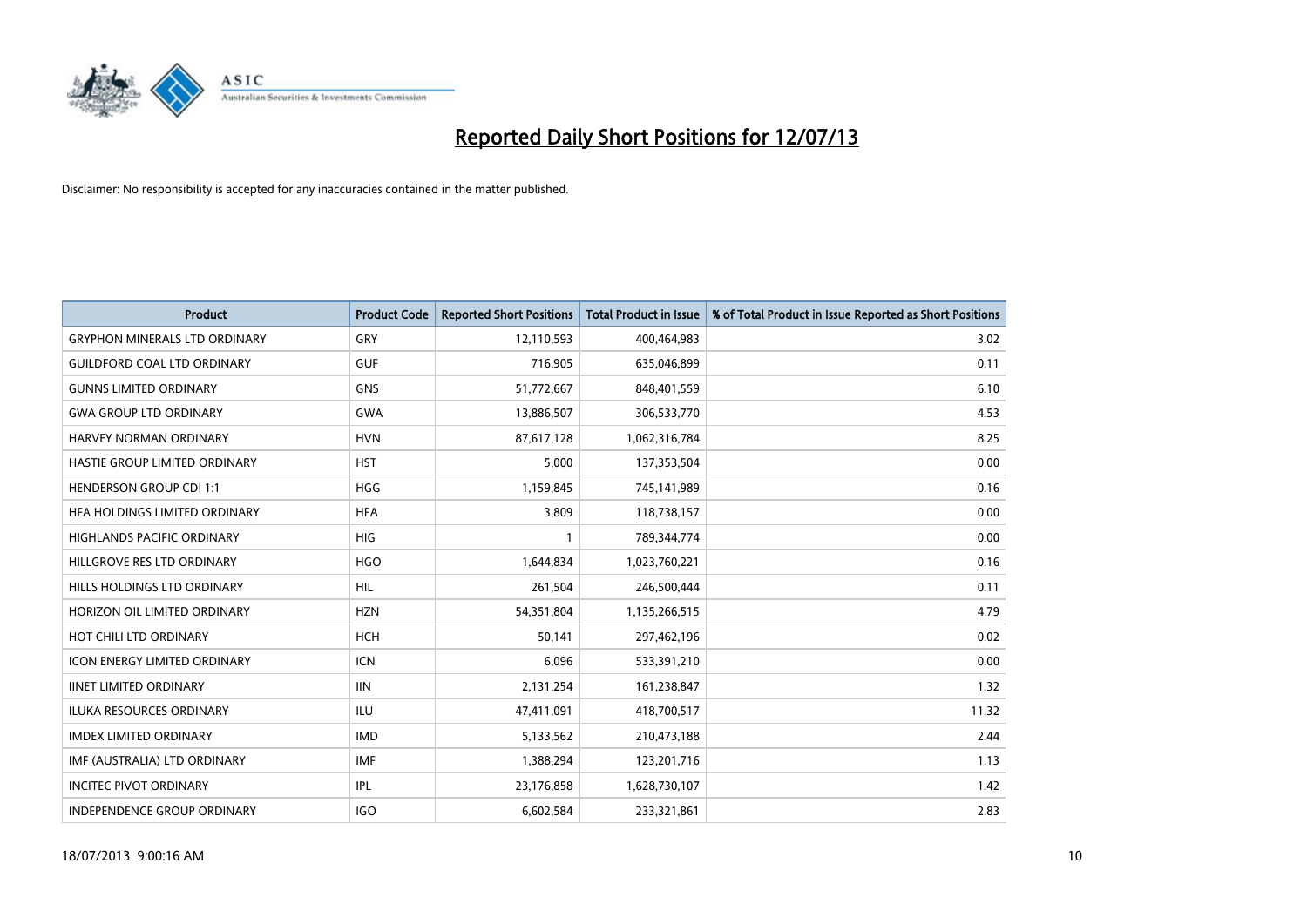

| <b>Product</b>                                | <b>Product Code</b> | <b>Reported Short Positions</b> | <b>Total Product in Issue</b> | % of Total Product in Issue Reported as Short Positions |
|-----------------------------------------------|---------------------|---------------------------------|-------------------------------|---------------------------------------------------------|
| <b>INDOPHIL RESOURCES ORDINARY</b>            | <b>IRN</b>          | 1,398,851                       | 1,203,146,194                 | 0.12                                                    |
| INFIGEN ENERGY STAPLED SECURITIES             | <b>IFN</b>          | 3,269,063                       | 762,265,972                   | 0.43                                                    |
| INOVA RESOURCES LTD ORDINARY                  | <b>IVA</b>          | 997,005                         | 726,565,560                   | 0.14                                                    |
| <b>INSURANCE AUSTRALIA ORDINARY</b>           | IAG                 | 6,555,528                       | 2,079,034,021                 | 0.32                                                    |
| INTEGRATED RESEARCH ORDINARY                  | IRI                 | 47,395                          | 168, 377, 453                 | 0.03                                                    |
| <b>INTREPID MINES ORDINARY</b>                | <b>IAU</b>          | 22,703,293                      | 555,950,595                   | 4.08                                                    |
| <b>INVESTA OFFICE FUND STAPLED SECURITIES</b> | <b>IOF</b>          | 1,519,355                       | 614,047,458                   | 0.25                                                    |
| <b>INVOCARE LIMITED ORDINARY</b>              | <b>IVC</b>          | 3,052,562                       | 110,030,298                   | 2.77                                                    |
| ION LIMITED ORDINARY                          | <b>ION</b>          | 164,453                         | 256,365,105                   | 0.06                                                    |
| <b>IOOF HOLDINGS LTD ORDINARY</b>             | IFL                 | 2,531,574                       | 232,118,034                   | 1.09                                                    |
| <b>IRESS LIMITED ORDINARY</b>                 | <b>IRE</b>          | 2,147,852                       | 129,585,246                   | 1.66                                                    |
| <b>IRON ORE HOLDINGS ORDINARY</b>             | <b>IOH</b>          | 26,197                          | 161,174,005                   | 0.02                                                    |
| <b>ISELECT LTD ORDINARY</b>                   | <b>ISU</b>          | 879,314                         | 259,064,894                   | 0.34                                                    |
| ISHARES S&P 500 CDI 1:1                       | <b>IVV</b>          | 2,014                           | 116,350,000                   | 0.00                                                    |
| JAMES HARDIE INDUST CHESS DEPOSITARY INT      | <b>IHX</b>          | 4,590,331                       | 442,091,547                   | 1.04                                                    |
| <b>JB HI-FI LIMITED ORDINARY</b>              | <b>JBH</b>          | 17,945,650                      | 98,947,309                    | 18.14                                                   |
| <b>JUPITER MINES ORDINARY</b>                 | <b>IMS</b>          | 9,874                           | 2,281,835,383                 | 0.00                                                    |
| <b>KAGARA LTD ORDINARY</b>                    | KZL                 | 3,414,990                       | 798,953,117                   | 0.43                                                    |
| KAROON GAS AUSTRALIA ORDINARY                 | <b>KAR</b>          | 3,273,676                       | 221,420,769                   | 1.48                                                    |
| KATHMANDU HOLD LTD ORDINARY                   | <b>KMD</b>          | 1,327,923                       | 200,215,894                   | 0.66                                                    |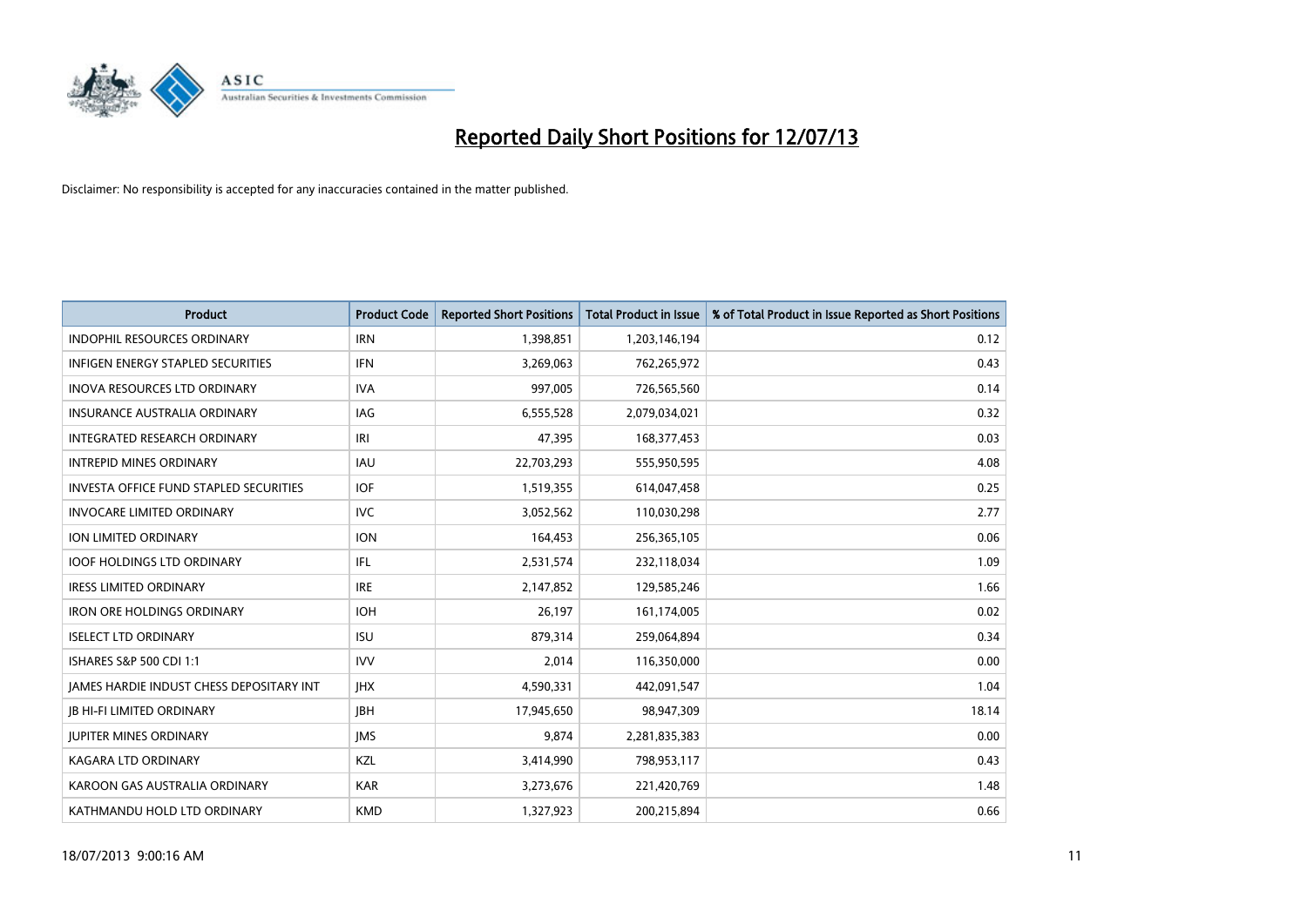

| <b>Product</b>                        | <b>Product Code</b> | <b>Reported Short Positions</b> | <b>Total Product in Issue</b> | % of Total Product in Issue Reported as Short Positions |
|---------------------------------------|---------------------|---------------------------------|-------------------------------|---------------------------------------------------------|
| <b>KBL MINING LIMITED ORDINARY</b>    | <b>KBL</b>          | 1,820                           | 293,535,629                   | 0.00                                                    |
| KINGSGATE CONSOLID. ORDINARY          | <b>KCN</b>          | 8,058,212                       | 152,191,905                   | 5.29                                                    |
| KINGSROSE MINING LTD ORDINARY         | <b>KRM</b>          | 738,341                         | 291,959,871                   | 0.25                                                    |
| LEIGHTON HOLDINGS ORDINARY            | LEI                 | 17,646,918                      | 337,235,188                   | 5.23                                                    |
| LEND LEASE GROUP UNIT/ORD STAPLED     | LLC                 | 2,657,232                       | 575,508,314                   | 0.46                                                    |
| LINC ENERGY LTD ORDINARY              | <b>LNC</b>          | 18,258,855                      | 518,687,562                   | 3.52                                                    |
| LION SELECTION GRP ORDINARY           | <b>LSX</b>          | 36                              | 95,420,099                    | 0.00                                                    |
| LOGICAMMS LIMITED ORDINARY            | <b>LCM</b>          | 3,058                           | 71,178,179                    | 0.00                                                    |
| LYCOPODIUM LIMITED ORDINARY           | <b>LYL</b>          | 3,401                           | 38,955,103                    | 0.01                                                    |
| LYNAS CORPORATION ORDINARY            | <b>LYC</b>          | 205,406,726                     | 1,960,801,292                 | 10.48                                                   |
| M2 TELECOMMUNICATION ORDINARY         | <b>MTU</b>          | 6,266,969                       | 178,430,693                   | 3.51                                                    |
| <b>MACA LIMITED ORDINARY</b>          | <b>MLD</b>          | 125,474                         | 172,500,000                   | 0.07                                                    |
| MACMAHON HOLDINGS ORDINARY            | MAH                 | 8,268,761                       | 1,261,699,966                 | 0.66                                                    |
| MACO ATLAS ROADS GRP ORDINARY STAPLED | <b>MOA</b>          | 19,331,517                      | 478,531,436                   | 4.04                                                    |
| MACQUARIE GROUP LTD ORDINARY          | MQG                 | 2,359,487                       | 339,816,303                   | 0.69                                                    |
| MAGELLAN FIN GRP LTD ORDINARY         | <b>MFG</b>          | 333,947                         | 152,782,876                   | 0.22                                                    |
| <b>MATRIX C &amp; E LTD ORDINARY</b>  | <b>MCE</b>          | 3,225,249                       | 94,555,428                    | 3.41                                                    |
| MAVERICK DRILLING ORDINARY            | <b>MAD</b>          | 8,541,693                       | 452,726,751                   | 1.89                                                    |
| <b>MAXITRANS INDUSTRIES ORDINARY</b>  | <b>MXI</b>          | 2,948                           | 183,993,392                   | 0.00                                                    |
| MCMILLAN SHAKESPEARE ORDINARY         | <b>MMS</b>          | 1,047,245                       | 74,523,965                    | 1.41                                                    |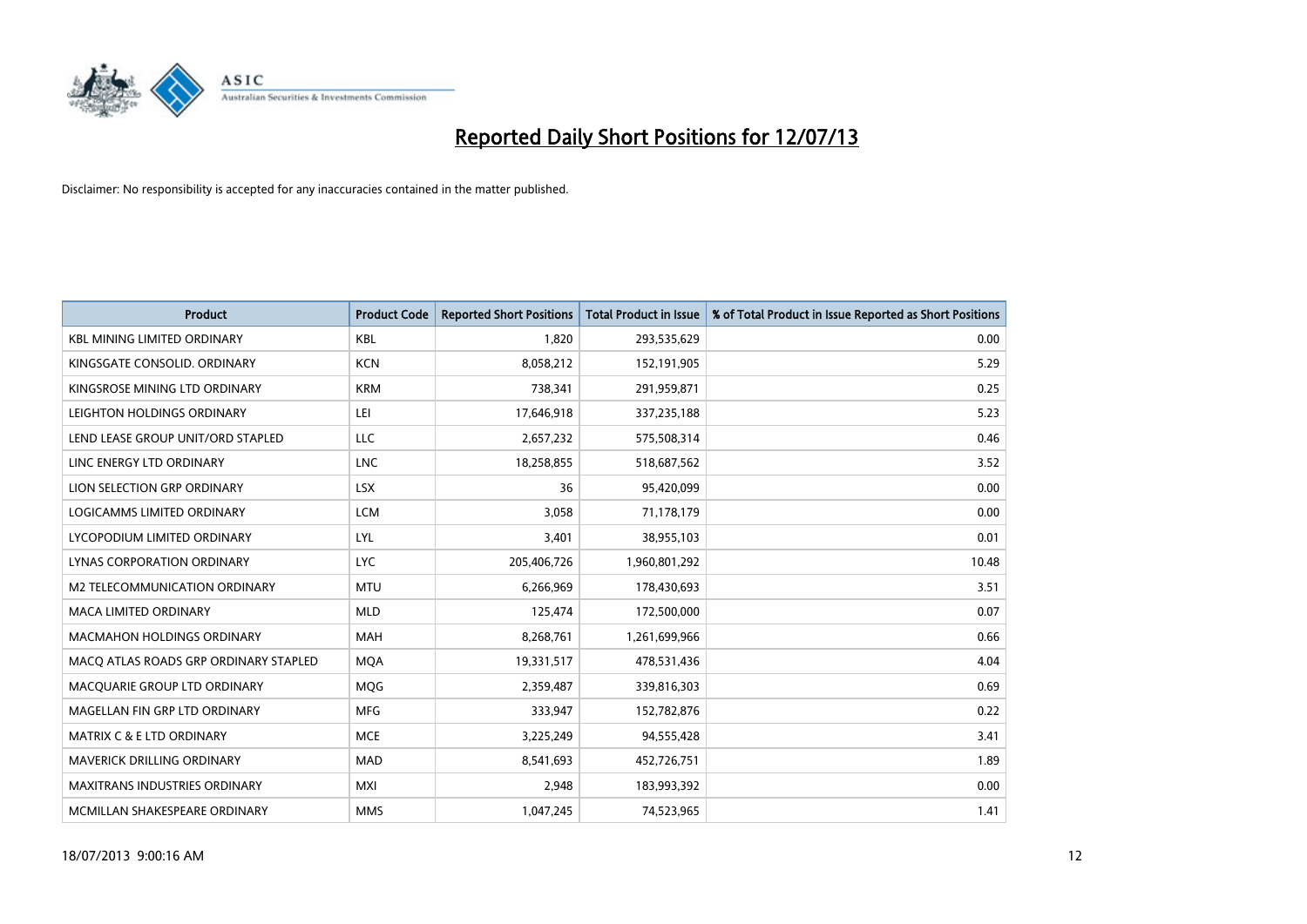

| <b>Product</b>                    | <b>Product Code</b> | <b>Reported Short Positions</b> | <b>Total Product in Issue</b> | % of Total Product in Issue Reported as Short Positions |
|-----------------------------------|---------------------|---------------------------------|-------------------------------|---------------------------------------------------------|
| <b>MCPHERSON'S LTD ORDINARY</b>   | <b>MCP</b>          | 10                              | 89,294,198                    | 0.00                                                    |
| MEDUSA MINING LTD ORDINARY        | <b>MML</b>          | 5,972,795                       | 188,903,911                   | 3.16                                                    |
| MEO AUSTRALIA LTD ORDINARY        | <b>MEO</b>          | 19,345                          | 627,264,587                   | 0.00                                                    |
| <b>MERMAID MARINE ORDINARY</b>    | <b>MRM</b>          | 962,233                         | 229,962,314                   | 0.42                                                    |
| MESOBLAST LIMITED ORDINARY        | <b>MSB</b>          | 13,597,714                      | 315,423,901                   | 4.31                                                    |
| METALS X LIMITED ORDINARY         | <b>MLX</b>          | 223,655                         | 1,651,766,110                 | 0.01                                                    |
| METCASH LIMITED ORDINARY          | <b>MTS</b>          | 76,521,952                      | 880,704,786                   | 8.69                                                    |
| MICLYN EXP OFFSHR ORDINARY        | <b>MIO</b>          | 692,679                         | 281,538,972                   | 0.25                                                    |
| MIGHTY RIVER POWER ORDINARY       | <b>MYT</b>          | 201,246                         | 1,400,000,094                 | 0.01                                                    |
| MILLENNIUM MIN LTD ORDINARY       | <b>MOY</b>          | 1,000,000                       | 4,372,781,946                 | 0.02                                                    |
| MINCOR RESOURCES NL ORDINARY      | <b>MCR</b>          | 2,510,964                       | 188,208,274                   | 1.33                                                    |
| MINERAL DEPOSITS ORDINARY         | <b>MDL</b>          | 3,213,721                       | 83,538,786                    | 3.85                                                    |
| MINERAL RESOURCES. ORDINARY       | <b>MIN</b>          | 10,678,846                      | 185,987,992                   | 5.74                                                    |
| MIRABELA NICKEL LTD ORDINARY      | <b>MBN</b>          | 20,325,753                      | 876,801,147                   | 2.32                                                    |
| MIRVAC GROUP STAPLED SECURITIES   | <b>MGR</b>          | 7,812,149                       | 3,664,938,678                 | 0.21                                                    |
| MOLOPO ENERGY LTD ORDINARY        | <b>MPO</b>          | 535,545                         | 246,592,053                   | 0.22                                                    |
| MONADELPHOUS GROUP ORDINARY       | <b>MND</b>          | 10,282,137                      | 90,940,258                    | 11.31                                                   |
| MORTGAGE CHOICE LTD ORDINARY      | <b>MOC</b>          | 1,037,215                       | 123,431,282                   | 0.84                                                    |
| <b>MOUNT GIBSON IRON ORDINARY</b> | MGX                 | 19,982,499                      | 1,090,584,232                 | 1.83                                                    |
| MULTIPLEX SITES SITES             | <b>MXUPA</b>        | 1,035                           | 4,500,000                     | 0.02                                                    |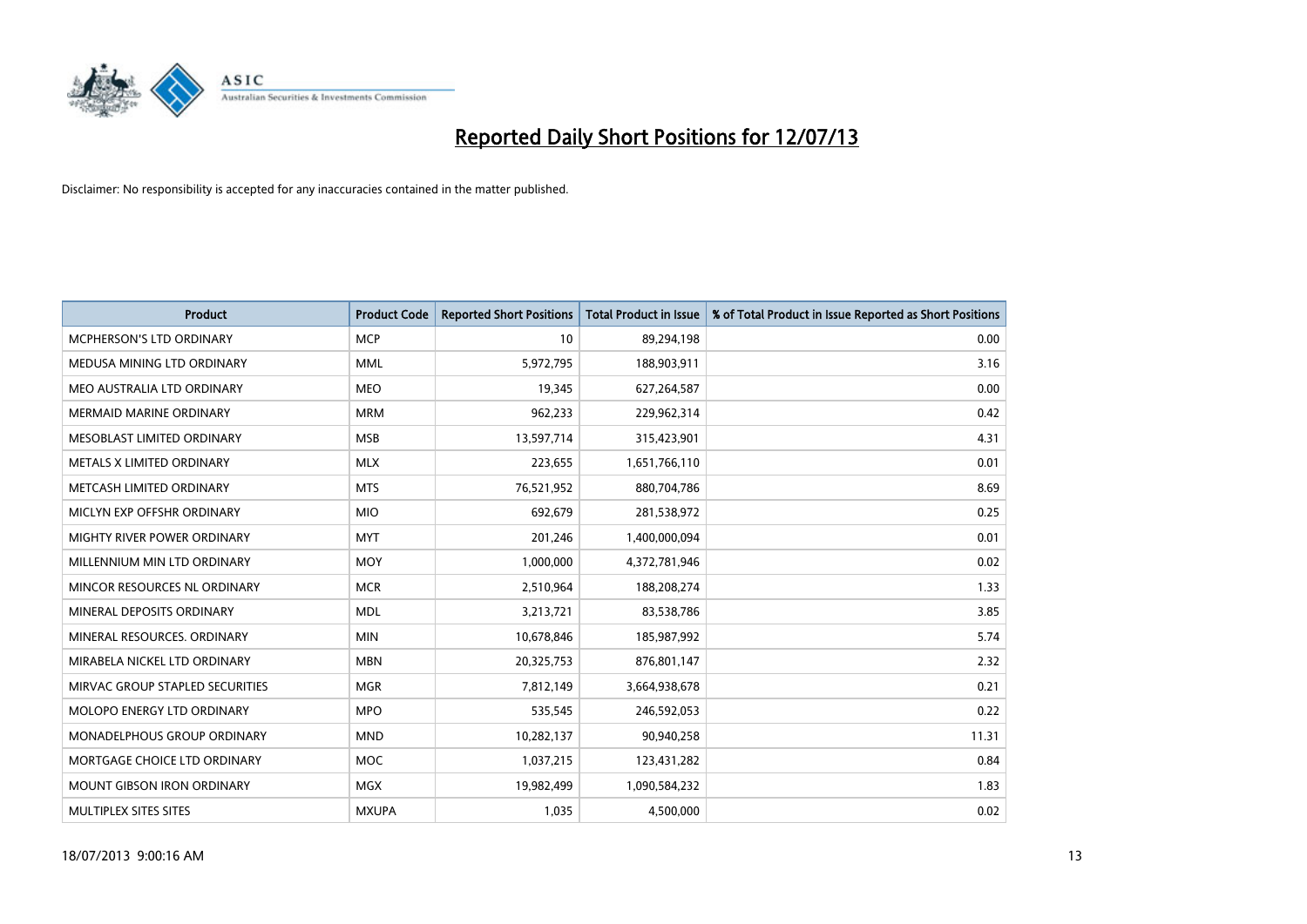

| <b>Product</b>                | <b>Product Code</b> | <b>Reported Short Positions</b> | <b>Total Product in Issue</b> | % of Total Product in Issue Reported as Short Positions |
|-------------------------------|---------------------|---------------------------------|-------------------------------|---------------------------------------------------------|
| MURCHISON METALS LTD ORDINARY | <b>MMX</b>          | 3,282,570                       | 450,497,346                   | 0.73                                                    |
| MYER HOLDINGS LTD ORDINARY    | <b>MYR</b>          | 81,255,182                      | 583,594,551                   | 13.92                                                   |
| NATIONAL AUST. BANK ORDINARY  | <b>NAB</b>          | 9,003,832                       | 2,343,069,082                 | 0.38                                                    |
| NAVITAS LIMITED ORDINARY      | <b>NVT</b>          | 10,808,474                      | 375,367,918                   | 2.88                                                    |
| NEON ENERGY LIMITED ORDINARY  | <b>NEN</b>          | 1,389,578                       | 549,937,848                   | 0.25                                                    |
| NEW HOPE CORPORATION ORDINARY | <b>NHC</b>          | 1,673,591                       | 830,563,352                   | 0.20                                                    |
| NEW STANDARD ENERGY ORDINARY  | <b>NSE</b>          | 322,032                         | 305,331,847                   | 0.11                                                    |
| NEWCREST MINING ORDINARY      | <b>NCM</b>          | 4,858,734                       | 766,510,971                   | 0.63                                                    |
| NEWS CORP. A NON-VOTING CDI   | <b>NNCLV</b>        | 3,206,792                       | 379,388,744                   | 0.85                                                    |
| NEWS CORP. B VOTING CDI       | <b>NNC</b>          | 58,259                          | 199,630,239                   | 0.03                                                    |
| NEXTDC LIMITED ORDINARY       | <b>NXT</b>          | 6,224,091                       | 173,673,716                   | 3.58                                                    |
| NEXUS ENERGY LIMITED ORDINARY | <b>NXS</b>          | 11,812,627                      | 1,330,219,459                 | 0.89                                                    |
| NIB HOLDINGS LIMITED ORDINARY | <b>NHF</b>          | 548,182                         | 439,004,182                   | 0.12                                                    |
| NIDO PETROLEUM ORDINARY       | <b>NDO</b>          | 42,500                          | 2,046,650,968                 | 0.00                                                    |
| NOBLE MINERAL RES ORDINARY    | <b>NMG</b>          | 2,365,726                       | 666,397,952                   | 0.36                                                    |
| NORFOLK GROUP ORDINARY        | <b>NFK</b>          | 400,051                         | 161,999,196                   | 0.25                                                    |
| NORTHERN IRON LTD ORDINARY    | <b>NFE</b>          | 1,617,501                       | 484,405,314                   | 0.33                                                    |
| NORTHERN STAR ORDINARY        | <b>NST</b>          | 6,938,604                       | 424,279,762                   | 1.64                                                    |
| NOVOGEN LIMITED ORDINARY      | <b>NRT</b>          | 100,000                         | 139,098,402                   | 0.07                                                    |
| NRW HOLDINGS LIMITED ORDINARY | <b>NWH</b>          | 21,244,040                      | 278,888,011                   | 7.62                                                    |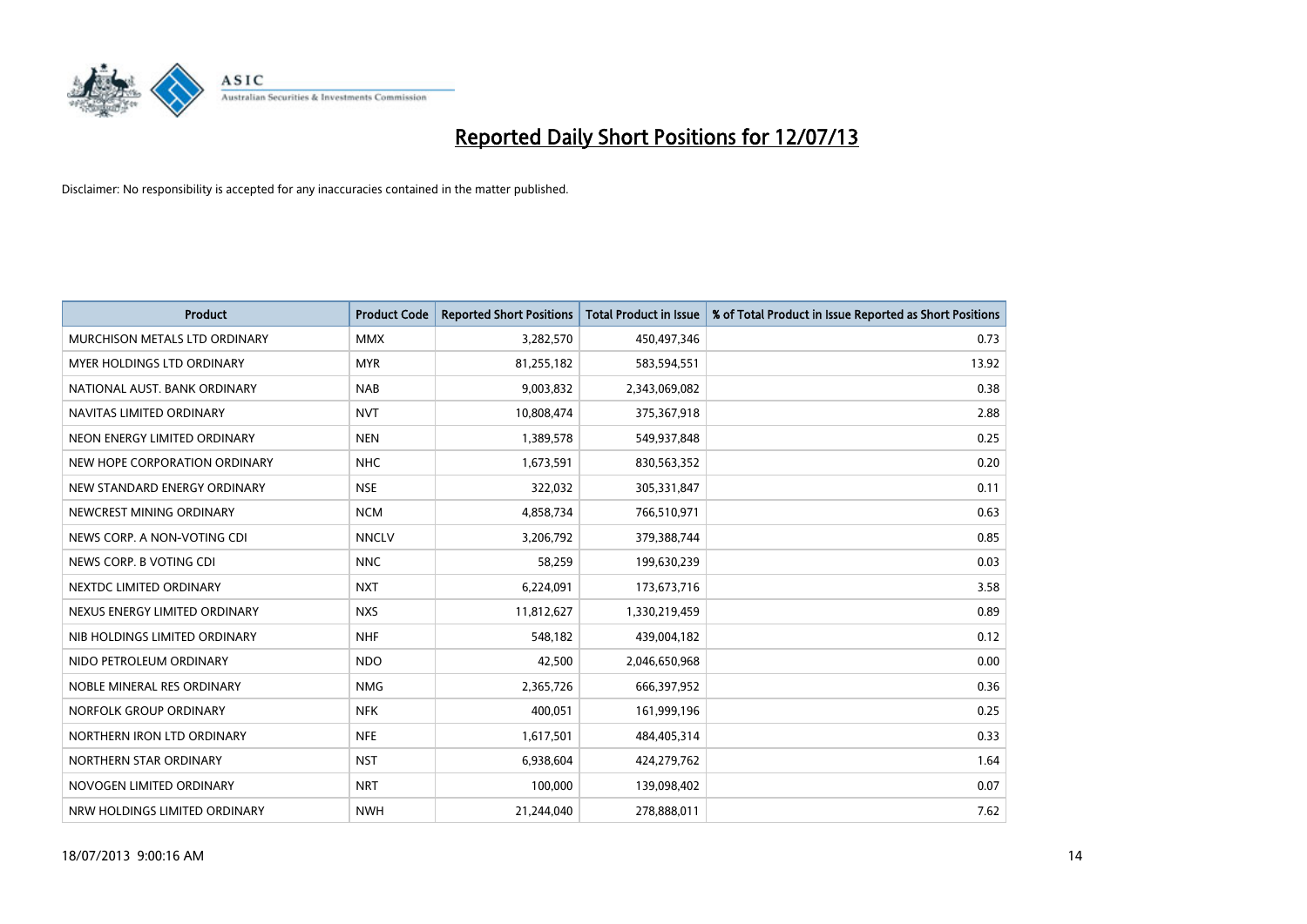

| <b>Product</b>                        | <b>Product Code</b> | <b>Reported Short Positions</b> | <b>Total Product in Issue</b> | % of Total Product in Issue Reported as Short Positions |
|---------------------------------------|---------------------|---------------------------------|-------------------------------|---------------------------------------------------------|
| NUCOAL RESOURCES LTD ORDINARY         | <b>NCR</b>          | 190,001                         | 768,612,354                   | 0.02                                                    |
| NUFARM LIMITED ORDINARY               | <b>NUF</b>          | 15,262,169                      | 262,954,040                   | 5.80                                                    |
| OCEANAGOLD CORP. CHESS DEPOSITARY INT | <b>OGC</b>          | 2,339,749                       | 293,574,586                   | 0.80                                                    |
| OIL SEARCH LTD ORDINARY               | OSH                 | 9,495,070                       | 1,340,018,530                 | 0.71                                                    |
| OM HOLDINGS LIMITED ORDINARY          | OMH                 | 3,245,659                       | 733,423,337                   | 0.44                                                    |
| ORICA LIMITED ORDINARY                | ORI                 | 8,879,842                       | 368,203,632                   | 2.41                                                    |
| ORIGIN ENERGY ORDINARY                | <b>ORG</b>          | 14,725,396                      | 1,097,963,570                 | 1.34                                                    |
| OROCOBRE LIMITED ORDINARY             | <b>ORE</b>          | 546,392                         | 117,745,140                   | 0.46                                                    |
| OROTONGROUP LIMITED ORDINARY          | ORL                 | 329,610                         | 40,880,902                    | 0.81                                                    |
| ORPHEUS ENERGY LTD ORDINARY           | <b>OEG</b>          | 67,200                          | 130,475,919                   | 0.05                                                    |
| OZ MINERALS ORDINARY                  | OZL                 | 7,678,108                       | 303,470,022                   | 2.53                                                    |
| PACIFIC BRANDS ORDINARY               | <b>PBG</b>          | 13,585,051                      | 912,915,695                   | 1.49                                                    |
| PALADIN ENERGY LTD ORDINARY           | <b>PDN</b>          | 109,179,969                     | 837,187,808                   | 13.04                                                   |
| PANAUST LIMITED ORDINARY              | <b>PNA</b>          | 7,734,700                       | 619,084,930                   | 1.25                                                    |
| PANORAMIC RESOURCES ORDINARY          | PAN                 | 338,688                         | 260,676,416                   | 0.13                                                    |
| PAPERLINX LIMITED ORDINARY            | <b>PPX</b>          | 48,006                          | 609,280,761                   | 0.01                                                    |
| PAPILLON RES LTD ORDINARY             | <b>PIR</b>          | 9,537,346                       | 337,544,210                   | 2.83                                                    |
| PATTIES FOODS LTD ORDINARY            | <b>PFL</b>          | 7,264                           | 139,065,639                   | 0.01                                                    |
| PEET LIMITED ORDINARY                 | <b>PPC</b>          | 3,679,337                       | 431,986,887                   | 0.85                                                    |
| PERILYA LIMITED ORDINARY              | PEM                 | 21,528                          | 769,316,426                   | 0.00                                                    |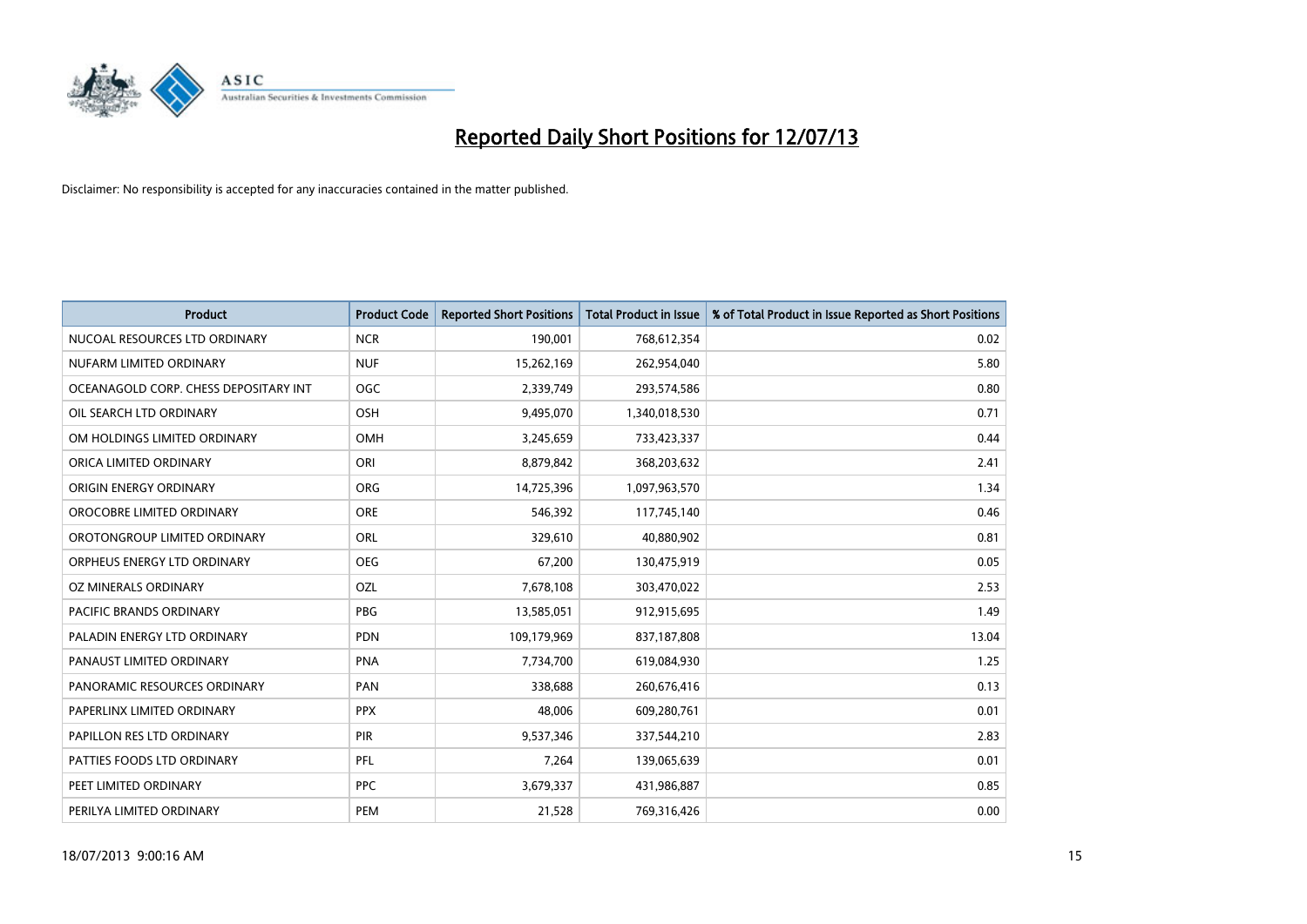

| <b>Product</b>                    | <b>Product Code</b> | <b>Reported Short Positions</b> | <b>Total Product in Issue</b> | % of Total Product in Issue Reported as Short Positions |
|-----------------------------------|---------------------|---------------------------------|-------------------------------|---------------------------------------------------------|
| PERPETUAL LIMITED ORDINARY        | PPT                 | 2,210,138                       | 41,980,678                    | 5.26                                                    |
| PERSEUS MINING LTD ORDINARY       | <b>PRU</b>          | 18,506,981                      | 457,962,088                   | 4.04                                                    |
| PHARMAXIS LTD ORDINARY            | <b>PXS</b>          | 7,279,172                       | 308,543,389                   | 2.36                                                    |
| PHOSPHAGENICS LTD. ORDINARY       | POH                 | 274,058                         | 1,020,465,957                 | 0.03                                                    |
| PLATINUM ASSET ORDINARY           | <b>PTM</b>          | 4,162,923                       | 578,145,695                   | 0.72                                                    |
| PLATINUM AUSTRALIA ORDINARY       | <b>PLA</b>          | 836,127                         | 504,968,043                   | 0.17                                                    |
| PMI GOLD CORP CDI 1:1             | <b>PVM</b>          | 232,274                         | 151,793,751                   | 0.15                                                    |
| PMP LIMITED ORDINARY              | <b>PMP</b>          | 28,840                          | 323,781,124                   | 0.01                                                    |
| PREMIER INVESTMENTS ORDINARY      | <b>PMV</b>          | 1,348,888                       | 155,260,478                   | 0.87                                                    |
| PRIMA BIOMED LTD ORDINARY         | <b>PRR</b>          | 2,899,214                       | 1,143,146,838                 | 0.25                                                    |
| PRIMARY HEALTH CARE ORDINARY      | <b>PRY</b>          | 26,326,796                      | 503,921,941                   | 5.22                                                    |
| PRIMEAG AUSTRALIA ORDINARY        | PAG                 | 5,194                           | 266,394,444                   | 0.00                                                    |
| PROGRAMMED ORDINARY               | <b>PRG</b>          | 420,009                         | 118,179,696                   | 0.36                                                    |
| <b>QANTAS AIRWAYS ORDINARY</b>    | QAN                 | 23,589,750                      | 2,241,745,788                 | 1.05                                                    |
| OBE INSURANCE GROUP ORDINARY      | <b>OBE</b>          | 32,777,000                      | 1,220,868,532                 | 2.68                                                    |
| QRXPHARMA LTD ORDINARY            | <b>QRX</b>          | 1,138,061                       | 144,785,606                   | 0.79                                                    |
| <b>QUBE HOLDINGS LTD ORDINARY</b> | QUB                 | 13,935,212                      | 928,965,547                   | 1.50                                                    |
| RAMELIUS RESOURCES ORDINARY       | <b>RMS</b>          | 3,452,316                       | 337,686,949                   | 1.02                                                    |
| RAMSAY HEALTH CARE ORDINARY       | <b>RHC</b>          | 1,828,668                       | 202,081,252                   | 0.90                                                    |
| RANGE RESOURCES LTD ORDINARY      | <b>RRS</b>          | 44,458                          | 2,853,862,345                 | 0.00                                                    |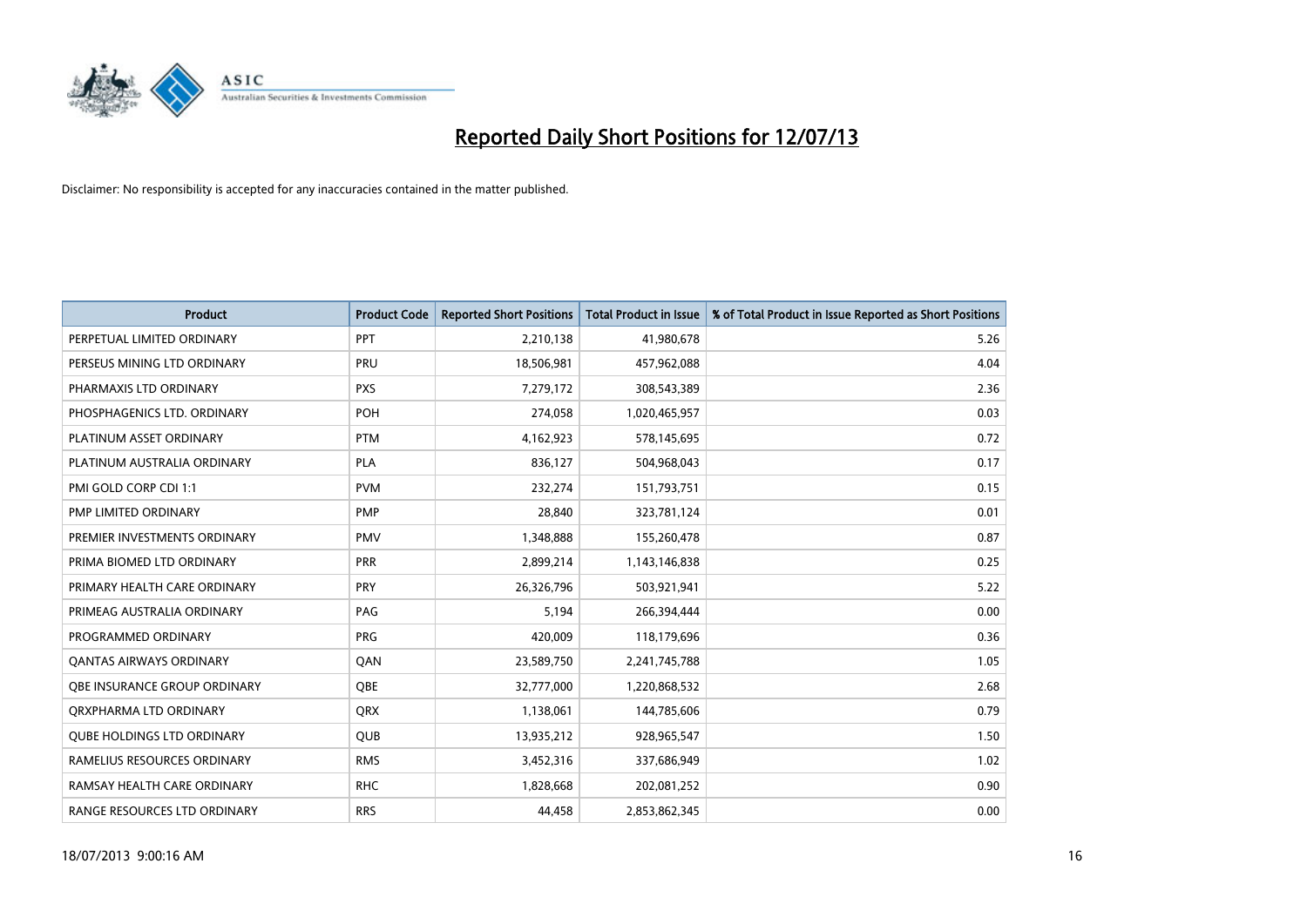

| <b>Product</b>                      | <b>Product Code</b> | <b>Reported Short Positions</b> | <b>Total Product in Issue</b> | % of Total Product in Issue Reported as Short Positions |
|-------------------------------------|---------------------|---------------------------------|-------------------------------|---------------------------------------------------------|
| <b>RCR TOMLINSON ORDINARY</b>       | <b>RCR</b>          | 2,432,112                       | 132,431,265                   | 1.84                                                    |
| <b>REA GROUP ORDINARY</b>           | <b>REA</b>          | 804,192                         | 131,714,699                   | 0.61                                                    |
| <b>RECKON LIMITED ORDINARY</b>      | <b>RKN</b>          | 451,000                         | 129,488,015                   | 0.35                                                    |
| <b>RED 5 LIMITED ORDINARY</b>       | <b>RED</b>          | 846,824                         | 135,488,008                   | 0.63                                                    |
| <b>RED FORK ENERGY ORDINARY</b>     | <b>RFE</b>          | 3,940,287                       | 388,551,719                   | 1.01                                                    |
| REDBANK ENERGY LTD ORDINARY         | <b>AEJ</b>          | 13                              | 786,287                       | 0.00                                                    |
| REDFLEX HOLDINGS ORDINARY           | <b>RDF</b>          | 6,071                           | 110,762,310                   | 0.01                                                    |
| REECE AUSTRALIA LTD. ORDINARY       | <b>REH</b>          | 447                             | 99,600,000                    | 0.00                                                    |
| REGIS RESOURCES ORDINARY            | <b>RRL</b>          | 20,476,648                      | 475,898,018                   | 4.30                                                    |
| RESMED INC CDI 10:1                 | <b>RMD</b>          | 8,561,341                       | 1,556,242,300                 | 0.55                                                    |
| RESOLUTE MINING ORDINARY            | <b>RSG</b>          | 3,585,994                       | 640,994,224                   | 0.56                                                    |
| RESOURCE EQUIP LTD ORDINARY         | <b>RQL</b>          | 5,000                           | 248,990,471                   | 0.00                                                    |
| <b>RESOURCE GENERATION ORDINARY</b> | <b>RES</b>          | 170,074                         | 284,698,002                   | 0.06                                                    |
| RETAIL FOOD GROUP ORDINARY          | <b>RFG</b>          | 2,376,693                       | 130,277,856                   | 1.82                                                    |
| REX MINERALS LIMITED ORDINARY       | <b>RXM</b>          | 1,681,417                       | 188,907,284                   | 0.89                                                    |
| <b>RHG LIMITED ORDINARY</b>         | <b>RHG</b>          | 1,085                           | 308,483,177                   | 0.00                                                    |
| <b>RIALTO ENERGY ORDINARY</b>       | <b>RIA</b>          | 41                              | 786,649,489                   | 0.00                                                    |
| <b>RIDLEY CORPORATION ORDINARY</b>  | <b>RIC</b>          | 912,825                         | 307,817,071                   | 0.30                                                    |
| RIO TINTO LIMITED ORDINARY          | <b>RIO</b>          | 4,777,211                       | 435,758,720                   | 1.10                                                    |
| ROBUST RESOURCES ORDINARY           | <b>ROL</b>          | 10,000                          | 88,139,423                    | 0.01                                                    |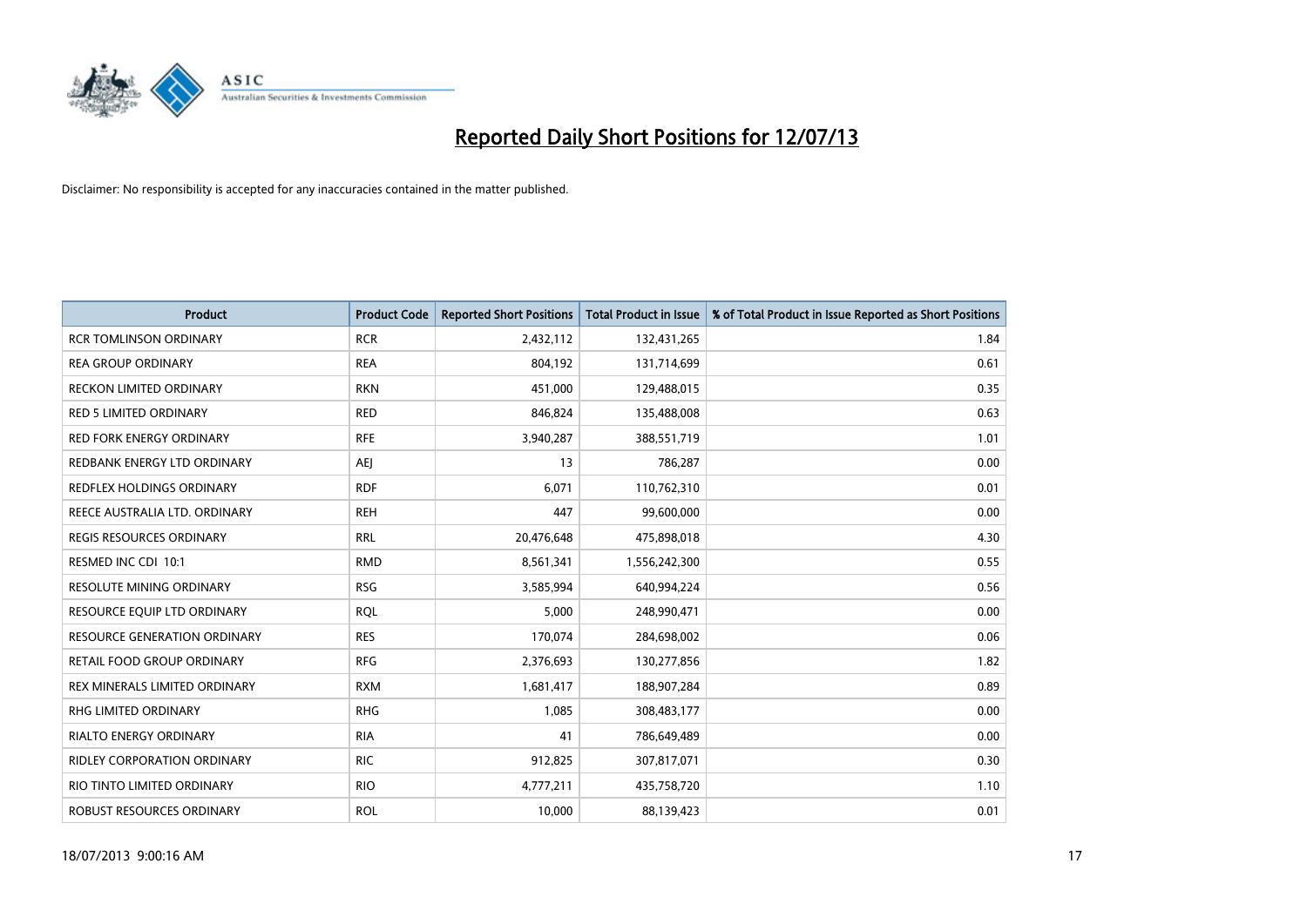

| <b>Product</b>                        | <b>Product Code</b> | <b>Reported Short Positions</b> | <b>Total Product in Issue</b> | % of Total Product in Issue Reported as Short Positions |
|---------------------------------------|---------------------|---------------------------------|-------------------------------|---------------------------------------------------------|
| ROC OIL COMPANY ORDINARY              | <b>ROC</b>          | 1,917,597                       | 683,235,552                   | 0.28                                                    |
| SAI GLOBAL LIMITED ORDINARY           | SAI                 | 13,279,826                      | 209,440,120                   | 6.34                                                    |
| SALMAT LIMITED ORDINARY               | <b>SLM</b>          | 65,042                          | 159,812,799                   | 0.04                                                    |
| SANDFIRE RESOURCES ORDINARY           | <b>SFR</b>          | 4,299,258                       | 155,640,968                   | 2.76                                                    |
| SANTANA MINERALS LTD ORDINARY         | SMI                 | 488,715                         | 97,725,799                    | 0.50                                                    |
| SANTOS LTD ORDINARY                   | <b>STO</b>          | 3,488,745                       | 965,476,257                   | 0.36                                                    |
| SARACEN MINERAL ORDINARY              | <b>SAR</b>          | 21,136,670                      | 595,263,186                   | 3.55                                                    |
| SCA PROPERTY GROUP STAPLED SECURITIES | <b>SCP</b>          | 31,678,499                      | 642,417,140                   | 4.93                                                    |
| SEDGMAN LIMITED ORDINARY              | <b>SDM</b>          | 739,754                         | 220,368,310                   | 0.34                                                    |
| SEEK LIMITED ORDINARY                 | <b>SEK</b>          | 20,821,658                      | 337,833,019                   | 6.16                                                    |
| SELECT HARVESTS ORDINARY              | SHV                 | 39,690                          | 57,462,851                    | 0.07                                                    |
| SENEX ENERGY LIMITED ORDINARY         | <b>SXY</b>          | 10,356,897                      | 1,140,804,837                 | 0.91                                                    |
| SERVCORP LIMITED ORDINARY             | SRV                 | 591                             | 98,432,275                    | 0.00                                                    |
| SERVICE STREAM ORDINARY               | SSM                 | 477,216                         | 283,418,867                   | 0.17                                                    |
| SEVEN GROUP HOLDINGS ORDINARY         | <b>SVW</b>          | 3,426,276                       | 308,160,281                   | 1.11                                                    |
| SEVEN WEST MEDIA LTD ORDINARY         | SWM                 | 4,971,811                       | 999,160,872                   | 0.50                                                    |
| SIGMA PHARMACEUTICAL ORDINARY         | <b>SIP</b>          | 6,712,179                       | 1,135,152,441                 | 0.59                                                    |
| SIHAYO GOLD LIMITED ORDINARY          | <b>SIH</b>          | 1                               | 844,832,293                   | 0.00                                                    |
| SILEX SYSTEMS ORDINARY                | <b>SLX</b>          | 2,032,851                       | 170,249,150                   | 1.19                                                    |
| SILVER CHEF LIMITED ORDINARY          | SIV                 | 55,455                          | 28,762,745                    | 0.19                                                    |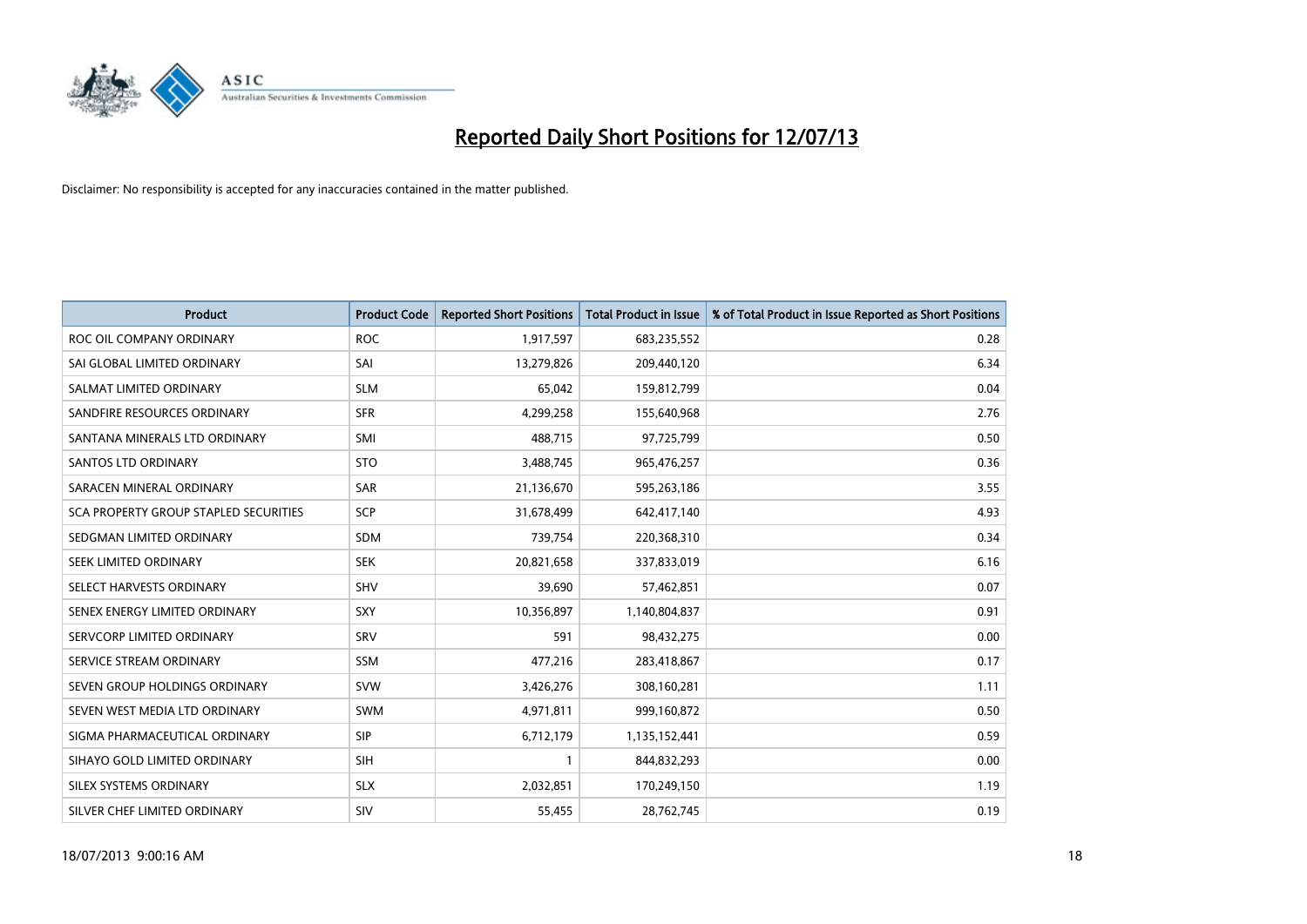

| <b>Product</b>                           | <b>Product Code</b> | <b>Reported Short Positions</b> | <b>Total Product in Issue</b> | % of Total Product in Issue Reported as Short Positions |
|------------------------------------------|---------------------|---------------------------------|-------------------------------|---------------------------------------------------------|
| SILVER LAKE RESOURCE ORDINARY            | <b>SLR</b>          | 11,196,389                      | 379,048,750                   | 2.95                                                    |
| SIMS METAL MGMT LTD ORDINARY             | <b>SGM</b>          | 9,302,307                       | 204,314,281                   | 4.55                                                    |
| SINGAPORE TELECOMM. CHESS DEPOSITARY INT | SGT                 | 6,569,001                       | 193,182,091                   | 3.40                                                    |
| SIRIUS RESOURCES NL ORDINARY             | <b>SIR</b>          | 5,528,171                       | 224,870,167                   | 2.46                                                    |
| SIRTEX MEDICAL ORDINARY                  | <b>SRX</b>          | 412,649                         | 56,079,887                    | 0.74                                                    |
| SKILLED GROUP LTD ORDINARY               | <b>SKE</b>          | 4,203,797                       | 233,533,526                   | 1.80                                                    |
| <b>SLATER &amp; GORDON ORDINARY</b>      | <b>SGH</b>          | 942                             | 197,109,265                   | 0.00                                                    |
| SMS MANAGEMENT, ORDINARY                 | SMX                 | 1,894,000                       | 69,919,865                    | 2.71                                                    |
| SONIC HEALTHCARE ORDINARY                | <b>SHL</b>          | 8,857,763                       | 397,158,181                   | 2.23                                                    |
| SOUL PATTINSON (W.H) ORDINARY            | SOL                 | 90,786                          | 239,395,320                   | 0.04                                                    |
| SOUTH BOULDER MINES ORDINARY             | <b>STB</b>          | 15,728                          | 127,952,826                   | 0.01                                                    |
| SP AUSNET STAPLED SECURITIES             | <b>SPN</b>          | 34,293,923                      | 3,376,325,523                 | 1.02                                                    |
| SPARK INFRASTRUCTURE STAPLED NOTE & UNIT | SKI                 | 54,766,332                      | 1,326,734,264                 | 4.13                                                    |
| SPDR 200 FUND ETF UNITS                  | <b>STW</b>          | 38,182                          | 45,278,688                    | 0.08                                                    |
| SPECIALTY FASHION ORDINARY               | <b>SFH</b>          | 1,500,000                       | 192,236,121                   | 0.78                                                    |
| ST BARBARA LIMITED ORDINARY              | SBM                 | 27,885,919                      | 488,074,077                   | 5.71                                                    |
| STARPHARMA HOLDINGS ORDINARY             | SPL                 | 15,106,177                      | 283,814,948                   | 5.32                                                    |
| STHN CROSS MEDIA ORDINARY                | <b>SXL</b>          | 8,887,294                       | 704,858,524                   | 1.26                                                    |
| STOCKLAND UNITS/ORD STAPLED              | SGP                 | 9,763,450                       | 2,305,750,747                 | 0.42                                                    |
| STRAITS RES LTD. ORDINARY                | SRO                 | 45,650                          | 1,164,150,159                 | 0.00                                                    |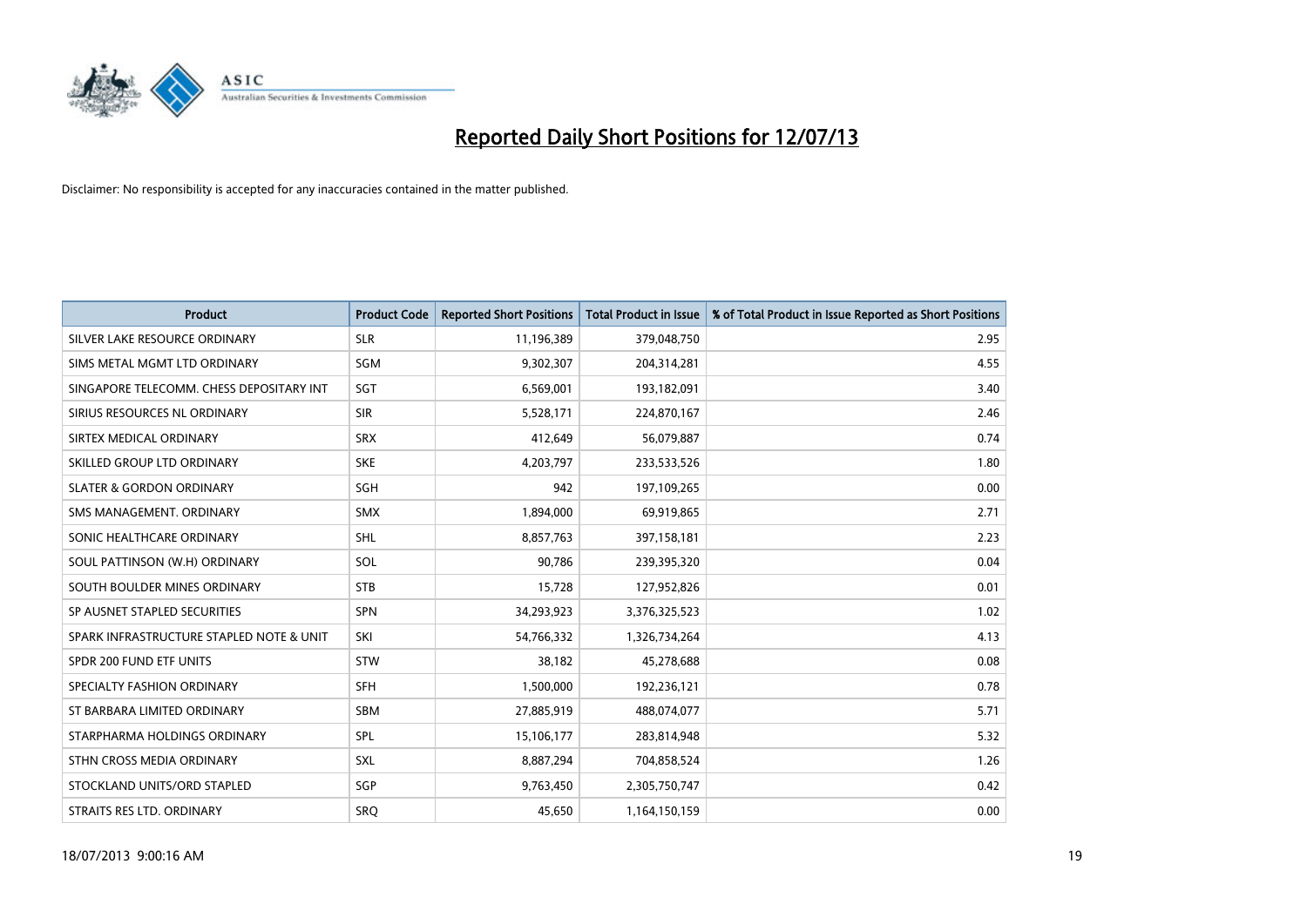

| <b>Product</b>                     | <b>Product Code</b> | <b>Reported Short Positions</b> | <b>Total Product in Issue</b> | % of Total Product in Issue Reported as Short Positions |
|------------------------------------|---------------------|---------------------------------|-------------------------------|---------------------------------------------------------|
| <b>STW COMMUNICATIONS ORDINARY</b> | SGN                 | 1,173,468                       | 403,828,512                   | 0.29                                                    |
| SUNCORP GROUP LTD ORDINARY         | <b>SUN</b>          | 7,458,009                       | 1,286,600,980                 | 0.58                                                    |
| SUNDANCE ENERGY ORDINARY           | <b>SEA</b>          | 897,440                         | 462,600,237                   | 0.19                                                    |
| SUNDANCE RESOURCES ORDINARY        | SDL                 | 50,046,503                      | 3,072,110,985                 | 1.63                                                    |
| SUNLAND GROUP LTD ORDINARY         | <b>SDG</b>          | 18,391                          | 189,417,674                   | 0.01                                                    |
| SUPER RET REP LTD ORDINARY         | <b>SUL</b>          | 1,028,595                       | 196,472,811                   | 0.52                                                    |
| SYD AIRPORT STAPLED US PROHIBIT.   | <b>SYD</b>          | 16,540,763                      | 1,861,210,782                 | 0.89                                                    |
| SYRAH RESOURCES ORDINARY           | <b>SYR</b>          | 642,888                         | 147,867,623                   | 0.43                                                    |
| TABCORP HOLDINGS LTD ORDINARY      | <b>TAH</b>          | 17,925,256                      | 744,885,690                   | 2.41                                                    |
| <b>TANAMI GOLD NL ORDINARY</b>     | <b>TAM</b>          | 178,918                         | 587,548,523                   | 0.03                                                    |
| TAP OIL LIMITED ORDINARY           | <b>TAP</b>          | 279,525                         | 241,608,606                   | 0.12                                                    |
| TASSAL GROUP LIMITED ORDINARY      | <b>TGR</b>          | 269,418                         | 146,304,404                   | 0.18                                                    |
| TATTS GROUP LTD ORDINARY           | <b>TTS</b>          | 16,116,571                      | 1,402,708,406                 | 1.15                                                    |
| TELECOM CORPORATION ORDINARY       | <b>TEL</b>          | 11,297,727                      | 1,817,088,869                 | 0.62                                                    |
| TELSTRA CORPORATION. ORDINARY      | <b>TLS</b>          | 50,691,873                      | 12,443,074,357                | 0.41                                                    |
| TEN NETWORK HOLDINGS ORDINARY      | <b>TEN</b>          | 127,410,316                     | 2,586,970,845                 | 4.93                                                    |
| TERANGA GOLD CORP CDI 1:1          | <b>TGZ</b>          | 376,750                         | 133,042,143                   | 0.28                                                    |
| THE REJECT SHOP ORDINARY           | <b>TRS</b>          | 1,811,277                       | 28,826,248                    | 6.28                                                    |
| THE TRUST COMP LTD ORDINARY        | <b>TRU</b>          | 2,468                           | 33,657,334                    | 0.01                                                    |
| THORN GROUP LIMITED ORDINARY       | <b>TGA</b>          | 161,962                         | 147,712,799                   | 0.11                                                    |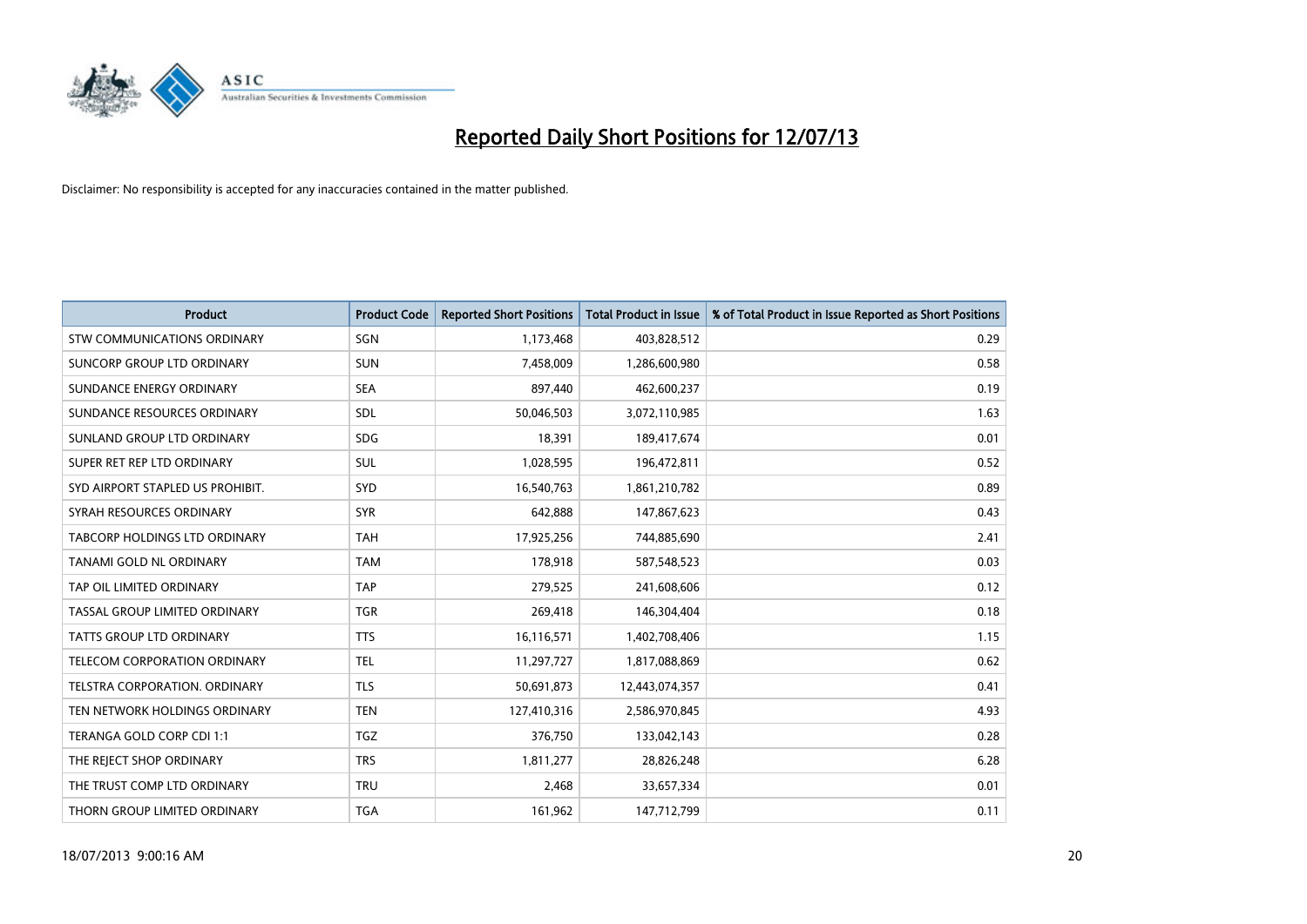

| <b>Product</b>                        | <b>Product Code</b> | <b>Reported Short Positions</b> | <b>Total Product in Issue</b> | % of Total Product in Issue Reported as Short Positions |
|---------------------------------------|---------------------|---------------------------------|-------------------------------|---------------------------------------------------------|
| <b>TIGER RESOURCES ORDINARY</b>       | <b>TGS</b>          | 1,481,760                       | 674,770,269                   | 0.22                                                    |
| TOLL HOLDINGS LTD ORDINARY            | <b>TOL</b>          | 37,042,182                      | 717,133,875                   | 5.17                                                    |
| TOX FREE SOLUTIONS ORDINARY           | <b>TOX</b>          | 849,743                         | 132,519,859                   | 0.64                                                    |
| TPG TELECOM LIMITED ORDINARY          | <b>TPM</b>          | 917,667                         | 793,808,141                   | 0.12                                                    |
| <b>TRADE ME GROUP ORDINARY</b>        | <b>TME</b>          | 340,047                         | 396,017,568                   | 0.09                                                    |
| <b>TRANSFIELD SERVICES ORDINARY</b>   | <b>TSE</b>          | 25,994,027                      | 512,457,716                   | 5.07                                                    |
| TRANSPACIFIC INDUST, ORDINARY         | <b>TPI</b>          | 2,233,558                       | 1,578,563,490                 | 0.14                                                    |
| TRANSURBAN GROUP TRIPLE STAPLED SEC.  | <b>TCL</b>          | 2,336,168                       | 1,481,594,818                 | 0.16                                                    |
| TREASURY WINE ESTATE ORDINARY         | <b>TWE</b>          | 16,246,596                      | 647,227,144                   | 2.51                                                    |
| TROY RESOURCES LTD ORDINARY           | <b>TRY</b>          | 1,796,175                       | 92,026,290                    | 1.95                                                    |
| TWENTY-FIRST FOX INC A NON-VOTING CDI | <b>FOXLV</b>        | 2,074,770                       | 1,517,554,976                 | 0.14                                                    |
| TWENTY-FIRST FOX INC B VOTING CDI     | <b>FOX</b>          | 1,005,933                       | 798,520,953                   | 0.13                                                    |
| UGL LIMITED ORDINARY                  | UGL                 | 14,666,652                      | 166,511,240                   | 8.81                                                    |
| UNILIFE CORPORATION CDI 6:1           | <b>UNS</b>          | 75,000                          | 265,761,396                   | 0.03                                                    |
| UXC LIMITED ORDINARY                  | <b>UXC</b>          | 690,430                         | 308,806,649                   | 0.22                                                    |
| <b>VIRGIN AUS HLDG LTD ORDINARY</b>   | VAH                 | 81,448,212                      | 2,581,231,776                 | 3.16                                                    |
| <b>VIRTUS HEALTH LTD ORDINARY</b>     | <b>VRT</b>          | 319,491                         | 79,536,601                    | 0.40                                                    |
| <b>VOCUS COMMS LTD ORDINARY</b>       | VOC                 | 15,947                          | 78,546,557                    | 0.02                                                    |
| <b>WATPAC LIMITED ORDINARY</b>        | <b>WTP</b>          | 91,073                          | 184,332,526                   | 0.05                                                    |
| <b>WDS LIMITED ORDINARY</b>           | <b>WDS</b>          | $\overline{7}$                  | 144,740,614                   | 0.00                                                    |